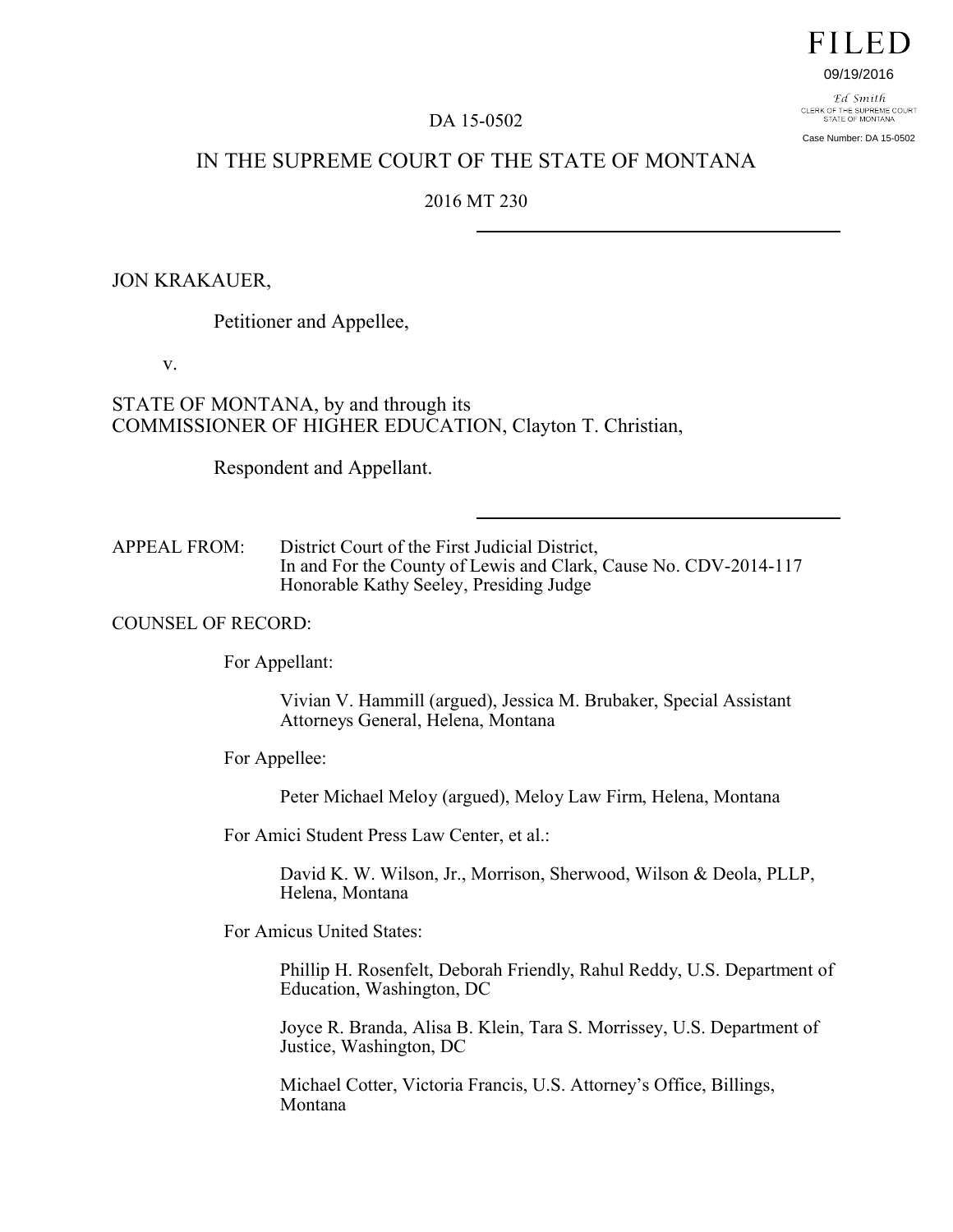Argued: April 27, 2016 Submitted: May 18, 2016 Decided: September 19, 2016

Filed:

 $\mathcal{L} \wedge \mathcal{L}$ 

Clerk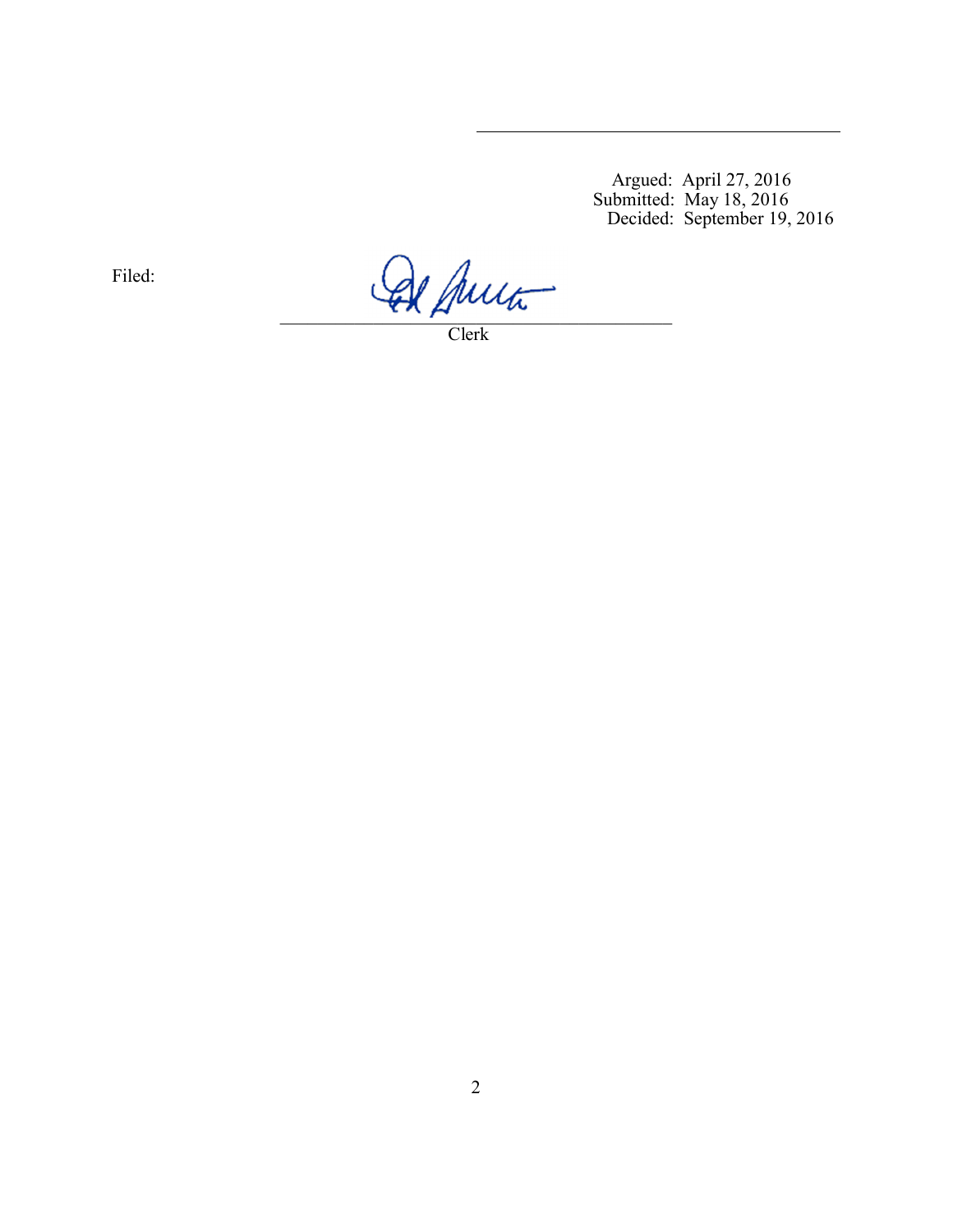Justice Jim Rice delivered the Opinion of the Court.

¶1 The Commissioner of Higher Education, Clayton Christian (Commissioner), challenges the summary judgment order entered by the First Judicial District Court, Lewis and Clark County, in favor of Petitioner Jon Krakauer (Krakauer), which ordered the release/inspection of certain student disciplinary records. We affirm in part, reverse in part, and remand for further proceedings. The Commissioner raises several issues, which we restate as follows:

*1. Does Krakauer, a Colorado resident, have standing to avail himself of the right to know granted under Article II, Section 9 of the Montana Constitution?* 

*2. Is the release of records responsive to Krakauer's request prohibited by the Family Educational Rights and Privacy Act of 1974 (FERPA), as amended, and/or by § 20-25-515, MCA?* 

*3. How does Article II, Section 9 of the Montana Constitution apply to the request for release of the subject student records?* 

*4. Did the District Court abuse its discretion when it awarded attorney fees and costs to Krakauer?* 

Because we remand for further proceedings, we do not address the merits of the attorney fee issue. We vacate the fee award so that the matter may be reconsidered upon conclusion of the proceeding.

### **PROCEDURAL AND FACTUAL BACKGROUND**

¶2 This is a dispute over release of student records related to allegations of sexual assault occurring near the Missoula campus of the University of Montana (University). The underlying allegations of the case were part of a broader campus cultural concern that garnered local and national media attention. Krakauer, a journalist and resident of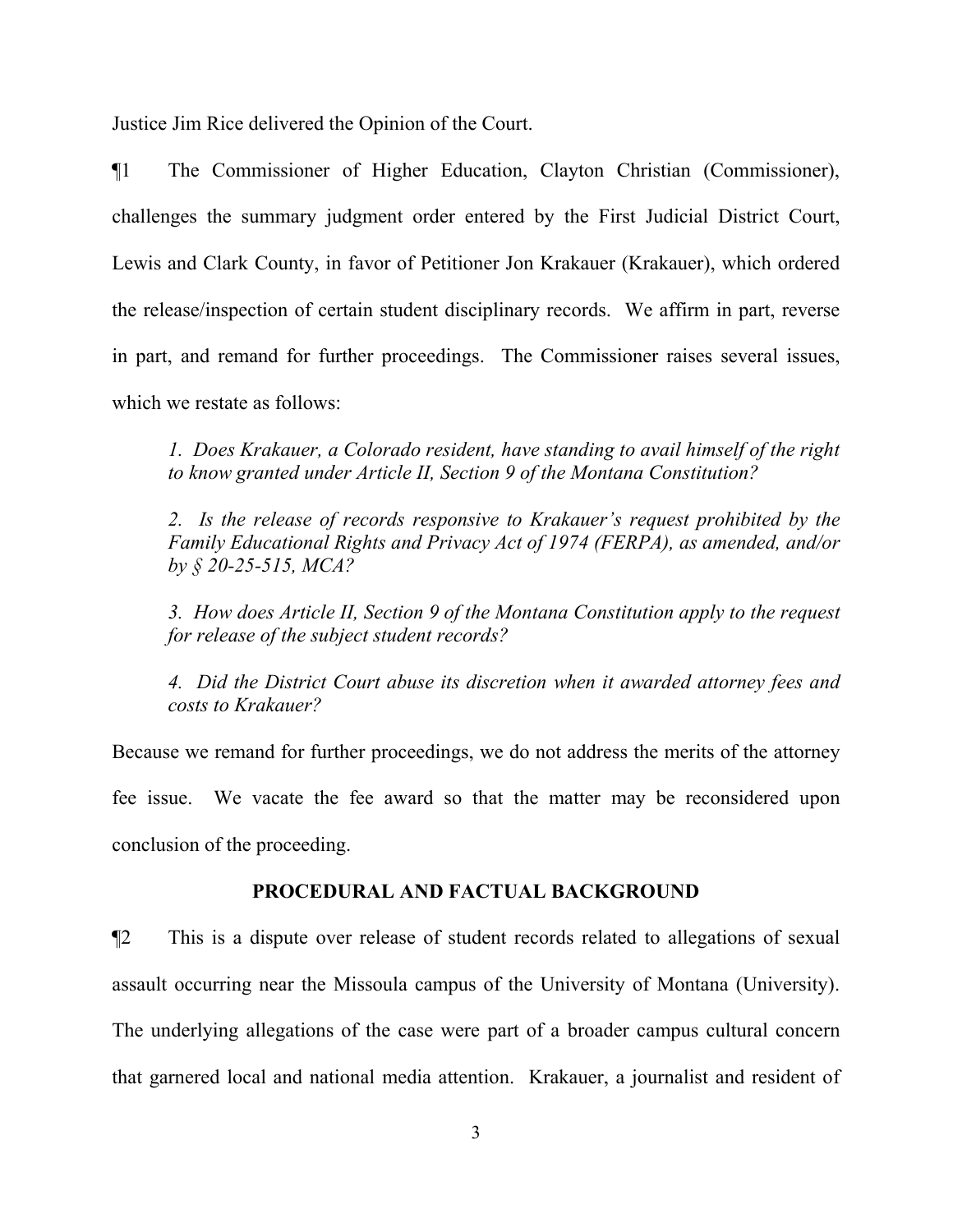Colorado, conducted an investigation and published a book chronicling instances of alleged sexual misconduct on or near the University campus. This case involves one of those instances. When Krakauer's request for release of certain student records related to the matter was denied by the Commissioner, Krakauer initiated this action by filing a petition in the First Judicial District Court.

¶3 In support of his petition, Krakauer submitted documents that the United States District Court for the District of Montana had previously unsealed and released. *Doe v. Univ. of Mont.*, No. CV 12-77-M-DLC, 2012 U.S. Dist. LEXIS 88519 (D. Mont. June 26, 2012), *available at* https://perma.cc/3RRE-ETXB.[1](#page-3-0) There, a student (Doe) initiated the action under seal, seeking a preliminary injunction halting the University's disciplinary proceedings against him. The documents, now part of the record here, indicate that after a female student made an allegation that Doe had raped her in an off-campus apartment, the University initiated an investigation into a possible violation of the Student Conduct Code. Dean of Students Charles Couture determined that Doe committed sexual intercourse without consent, and as sanctions, recommended Doe's immediate expulsion from the University and restriction from all University property and University-sponsored events. Doe, represented by counsel, appealed the Dean's determination to the University Court, a body made up of faculty, staff, and students appointed to hear disciplinary matters.

<span id="page-3-0"></span> $<sup>1</sup>$  The United States District Court ordered that the documents, including the letters and findings</sup> of the Dean, the University Court, and University President Royce Engstrom, would have students' names, personal information, and pertinent dates redacted.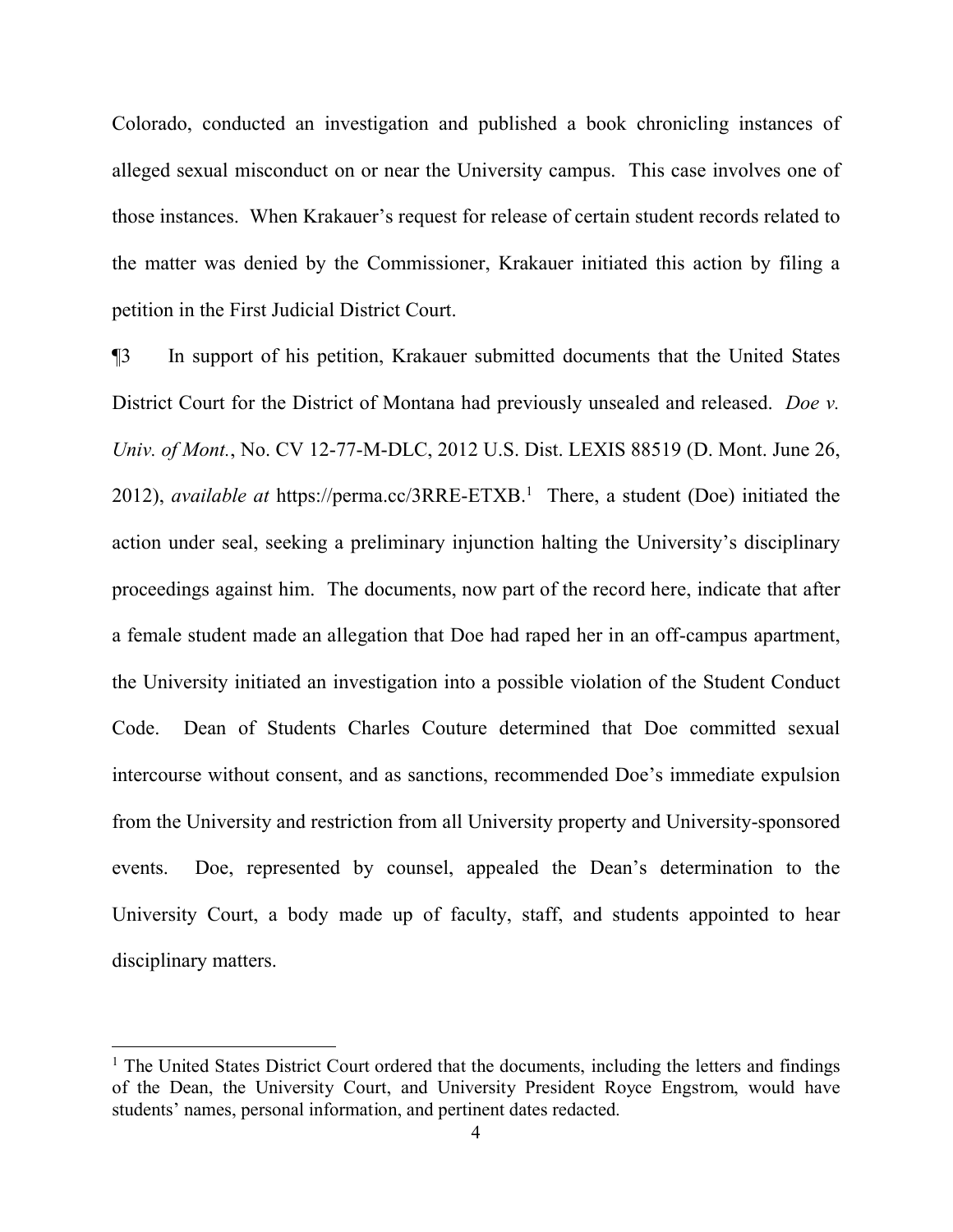¶4 The University Court conducted a hearing and concluded by a 5-2 vote that Doe had committed sexual intercourse without consent, and further concluded by a unanimous vote of 7-0 that he should be sanctioned by expulsion from the University. Pursuant to the Student Conduct Code, Doe requested that the University Court's determination be reviewed by President Engstrom. President Engstrom's review considered whether the evidence provided a reasonable basis for the findings and disciplinary sanction, and whether procedural errors were so substantial as to deny a fair hearing to either party. President Engstrom upheld the University Court's findings and proposed sanction, and found no procedural error that denied a fair hearing.

¶5 As the final step in the disciplinary appeal process, Doe appealed President Engstrom's decision to the Commissioner, whose office acknowledged receipt of the appeal. This is the last step in the process documented in the records released by the U.S. District Court in *Doe*. Nothing more is documented there or in the record here about the Commissioner's subsequent actions in the case.

¶6 Krakauer filed a request with the Commissioner's office on January 17, 2014, naming a particular student and asking for "the opportunity to inspect or obtain copies of public records that concern the actions of the Office of the Commissioner of Higher Education in July and August 2012 regarding the ruling by the University Court of the University of Montana in which student . . . was found guilty of rape and was ordered expelled from the University." Krakauer asserted factual connections between the federal *Doe* case and a highly-publicized state criminal proceeding that had been initiated against the then-starting quarterback of the University's football team. He maintained that the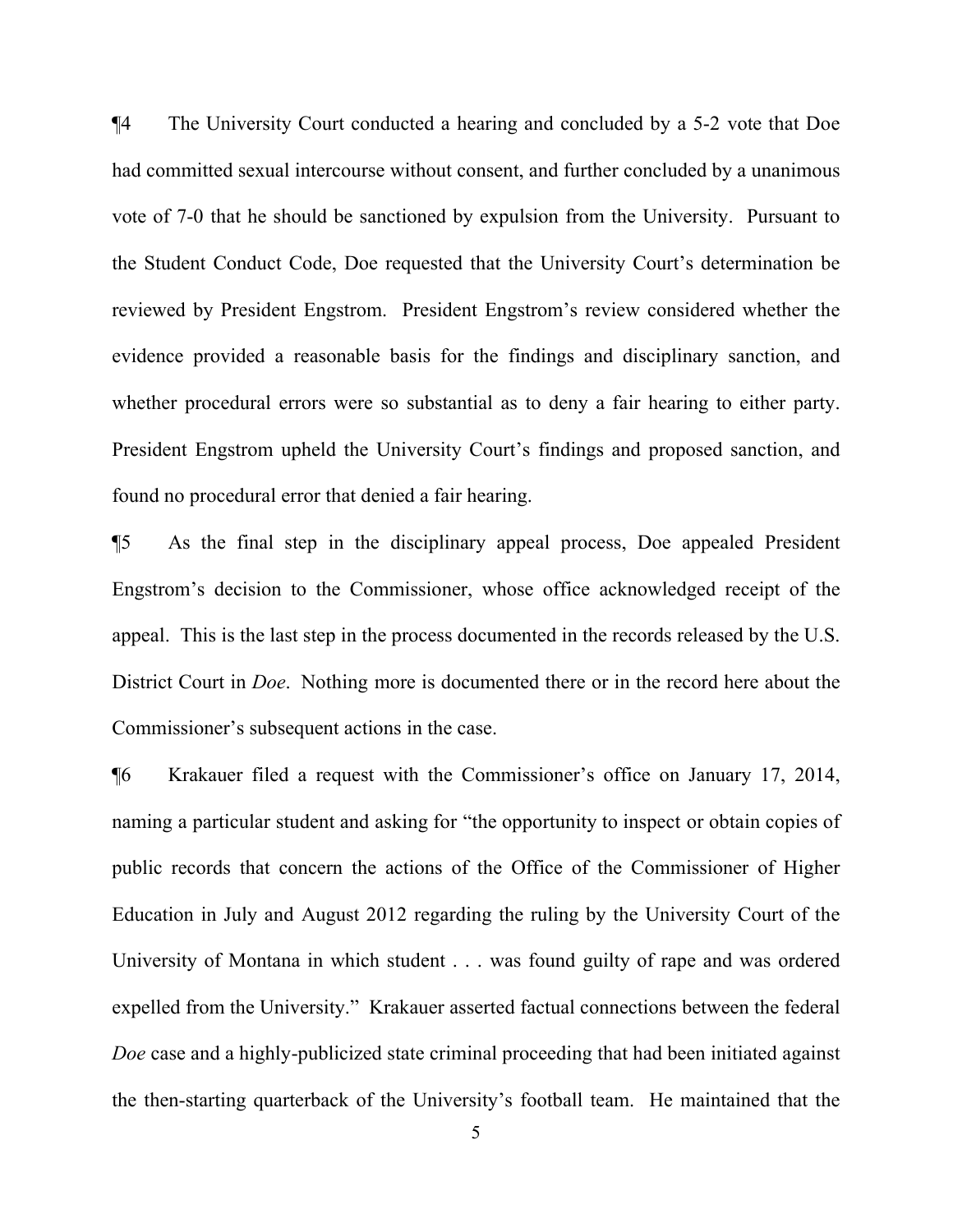student Doe and the quarterback were the same person, and his request to the Commissioner named the student specifically. Krakauer postulated that the Commissioner must have overturned the University Court's and President Engstrom's decision and sanction of expulsion, noting that the student had "remained in school and continued to participate as the Grizzly quarterback."

¶7 The Commissioner refused to acknowledge that such records existed, and further refused to permit inspection or release of any such documents, asserting that federal and state law prevent him from doing so. Krakauer initiated this action on February 12, 2014, citing the right to know under the Montana Constitution. Upon cross-motions for summary judgment, and after holding a hearing, the District Court granted summary judgment to Krakauer, and ordered the Commissioner to "make available for inspection and/or copying within 21 days" the requested records, with students' names, birthdates, social security numbers, and other identifying information redacted.

¶8 The Commissioner appealed and we initially dismissed the case without prejudice, as the District Court had not yet entered an order addressing the attorney fee issue. The District Court awarded fees to Krakauer on June 19, 2015, and the Commissioner again undertook an appeal.

#### **STANDARDS OF REVIEW**

¶9 "We conduct de novo review of summary-judgment orders, performing the same analysis as does a district court pursuant to Rule 56 of the Montana Rules of Civil Procedure." *Lorang v. Fortis Ins. Co.*, 2008 MT 252, ¶ 36, 345 Mont. 12, 192 P.3d 186 (citing *LaTray v. City of Havre*, 2000 MT 119, ¶ 14, 299 Mont. 449, 999 P.2d 1010).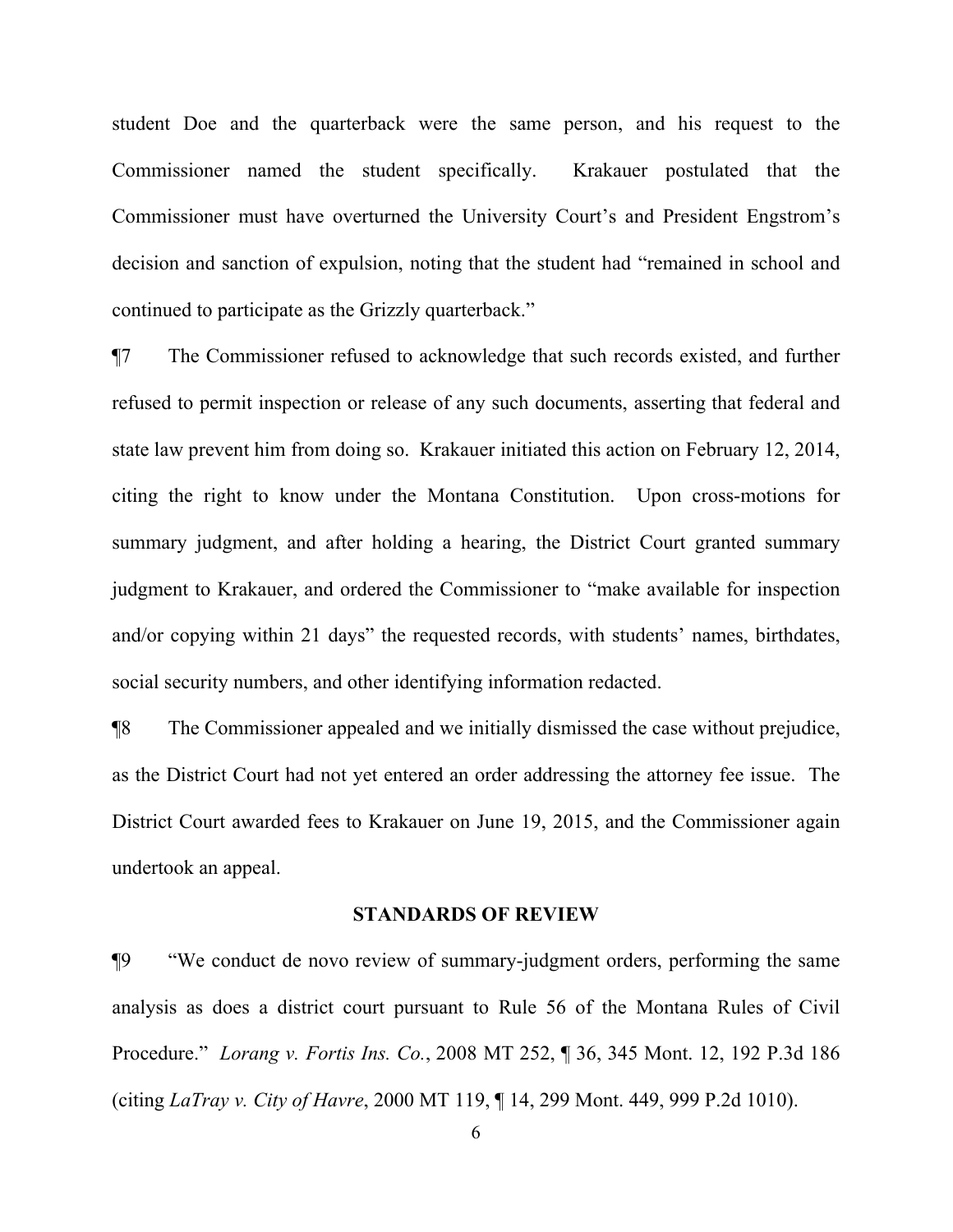¶10 Substantively, Krakauer's Petition was based upon the constitutional right to know, and the Commissioner likewise raises constitutional issues. "Our review of questions involving constitutional law is plenary. A district court's resolution of an issue involving a question of constitutional law is a conclusion of law which we review to determine whether the conclusion is correct." *Bryan v. Yellowstone Cnty. Elementary Sch. Dist. No. 2*, 2002 MT 264, ¶ 16, 312 Mont. 257, 60 P.3d 381 (internal citation omitted) (citing *Schuff v. A.T. Klemens & Son*, 2000 MT 357, ¶ 28, 303 Mont. 274, 16 P.3d 1002).

#### **DISCUSSION**

¶11 *1. Does Krakauer, a Colorado resident, have standing to avail himself of the right to know granted under Article II, Section 9 of the Montana Constitution?* 

¶12 The Commissioner argues that Krakauer, as a resident of Colorado, does not have standing to pursue his Petition, because he is not a party intended to benefit from the Montana Constitutional right to know provision, and related statutes. The Commissioner argues this privilege was created and enacted for the sole benefit of Montana citizens, to allow them access to the workings of their own government.

¶13 In *Schoof v. Nesbit*, 2014 MT 6, 373 Mont. 226, 316 P.3d 831, we clarified the standing requirements, and more specifically the required showing for injury, under Article II, Section 9 of the Montana Constitution. After doing so for purposes of that case, we noted, "It is not appropriate in this case to address the parameters of standing for right to know and right of participation claims that may arise in other contexts." *Schoof*, ¶ 25. Later the same year, we addressed another standing argument related to Article II,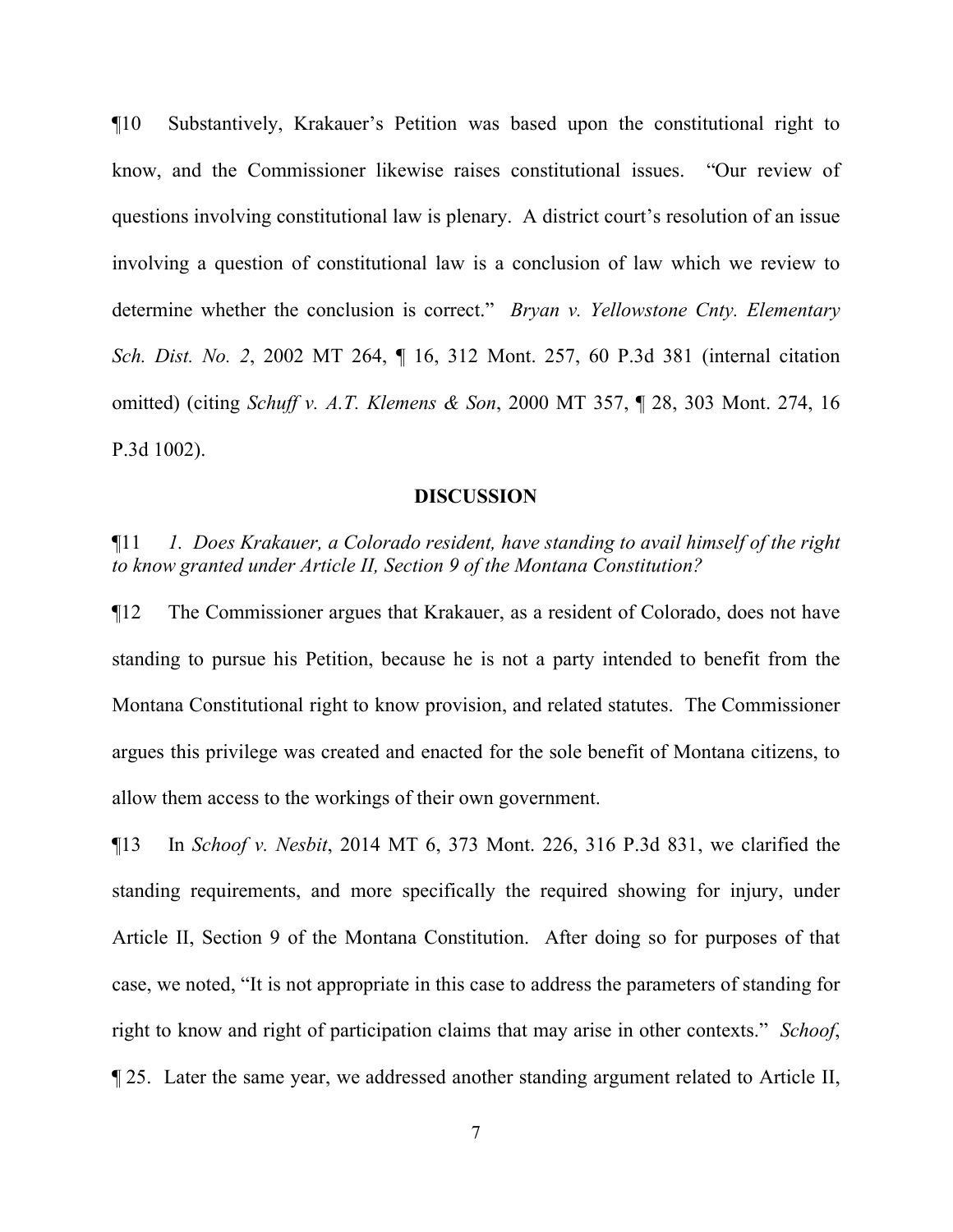Section 9 of the Montana Constitution, in *Shockley v. Cascade Cnty.*, 2014 MT 281, 376 Mont. 493, 336 P.3d 375. There, we held that the Montana Constitution does not prohibit a citizen of one Montana county from requesting public documents from a public body in another county. *Shockley*, ¶ 22. We declined to address "the question of whether standing extends beyond Montana citizens[.]" *Shockley*, ¶ 23. That question arises here.

¶14 Article II, Section 9 of the Montana Constitution is short and clear. "No person shall be deprived of the right to examine documents or to observe the deliberations of all public bodies or agencies of state government and its subdivisions, except in cases in which the demand of individual privacy clearly exceeds the merits of public disclosure." The Commissioner asks this Court to consider that, while the actual constitutional language uses the word "person," the enabling statutes use the word "citizen" in describing the persons having the right to inspect public documents. *Compare* § 2-6-102, MCA (2013) ("Every citizen has a right to inspect and take a copy of any public writings of this state . . . .") (repealed 2015), *and* 2015 Mont. Laws 1484, 1486 (effective date Oct. 1, 2015) ("Except as provided in subsections (2) and (3), every person has a right to examine and obtain a copy of any public information of this state."). The Commissioner also cites to the use of the word "citizen" in transcripts of debates about the issue during the Montana Constitutional Convention.

¶15 As we have previously stated, Article II, Section 9 of the Montana Constitution is "unambiguous and capable of interpretation from the language of the provision alone." *Great Falls Tribune Co. v. Day*, 1998 MT 133, ¶ 30, 289 Mont. 155, 959 P.2d 508 (citing *Great Falls Tribune v. District Court of Eighth Judicial Dist.*, 186 Mont. 433, 437, 608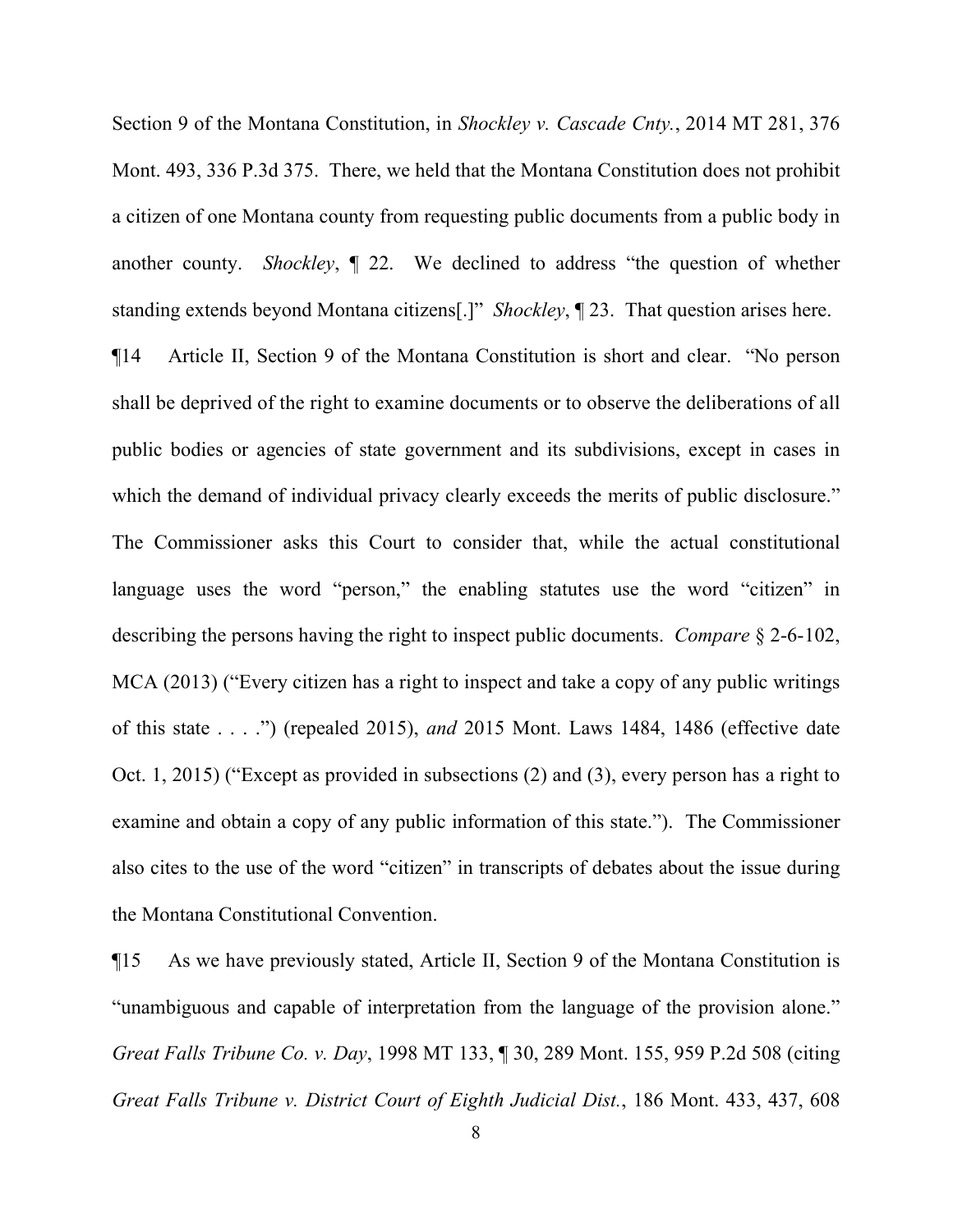P.2d 116, 119 (1980)). We have also stated that the provision is "unique, clear and unequivocal," and that "[w]e are precluded, by general principles of constitutional construction, from resorting to extrinsic methods of interpretation."[2](#page-8-0) *Associated Press v. Bd. of Pub. Educ.*, 246 Mont. 386, 391, 804 P.2d 376, 379 (1991). We thus rely on the language of the provision itself, which expressly provides that "no person" shall be deprived of the right to examine documents or observe the deliberations of public bodies, except when required by the demands of individual privacy.

¶16 "Since the alleged injury is premised on the violation of constitutional and statutory rights, standing depends on 'whether the constitutional or statutory provision . . . can be understood as granting persons in the plaintiff's position a right to judicial relief.'" *Schoof*, ¶ 21 (citing *Warth v. Seldin*, 422 U.S. 490, 500, 95 S. Ct. 2197, 2206 (1975)). Therefore, under the plain language of the provision, we hold that Krakauer, though an out-of-state resident, has standing to invoke the right to know guarantees under Article II, Section 9 of the Montana Constitution.<sup>[3](#page-8-1)</sup>

<span id="page-8-0"></span><sup>&</sup>lt;sup>2</sup> The Commissioner correctly points out that we noted the language of the Constitutional Convention in *Shockley*, ¶ 20. However, we cited to the Verbatim Transcript in order to illustrate the general goal of Article II, Section 9 of the Montana Constitution—namely, government transparency and accountability. While the quotes we cited were illustrative of the general purpose of the provision, resorting to these extrinsic sources was unnecessary for interpretation. Because the constitutional convention delegates ultimately used the word "person" when describing the right to know, and in light of the amended wording of the open record statutory scheme (referenced above), which now also uses the term "person," we are not persuaded by the Commissioner's argument.

<span id="page-8-1"></span><sup>&</sup>lt;sup>3</sup> The standing of an out-of-state resident has not previously been presented to the Court as a contested legal issue, but, as a practical matter, out-of-state corporate residents have often availed themselves of the rights under Article II, Section 9 of the Montana Constitution. *See, e.g.*, *Associated Press, Inc., a New York not-for-profit corporation registered to do business in Montana v. Mont. Dep't of Revenue*, 2000 MT 160, 300 Mont. 233, 4 P.3d 5.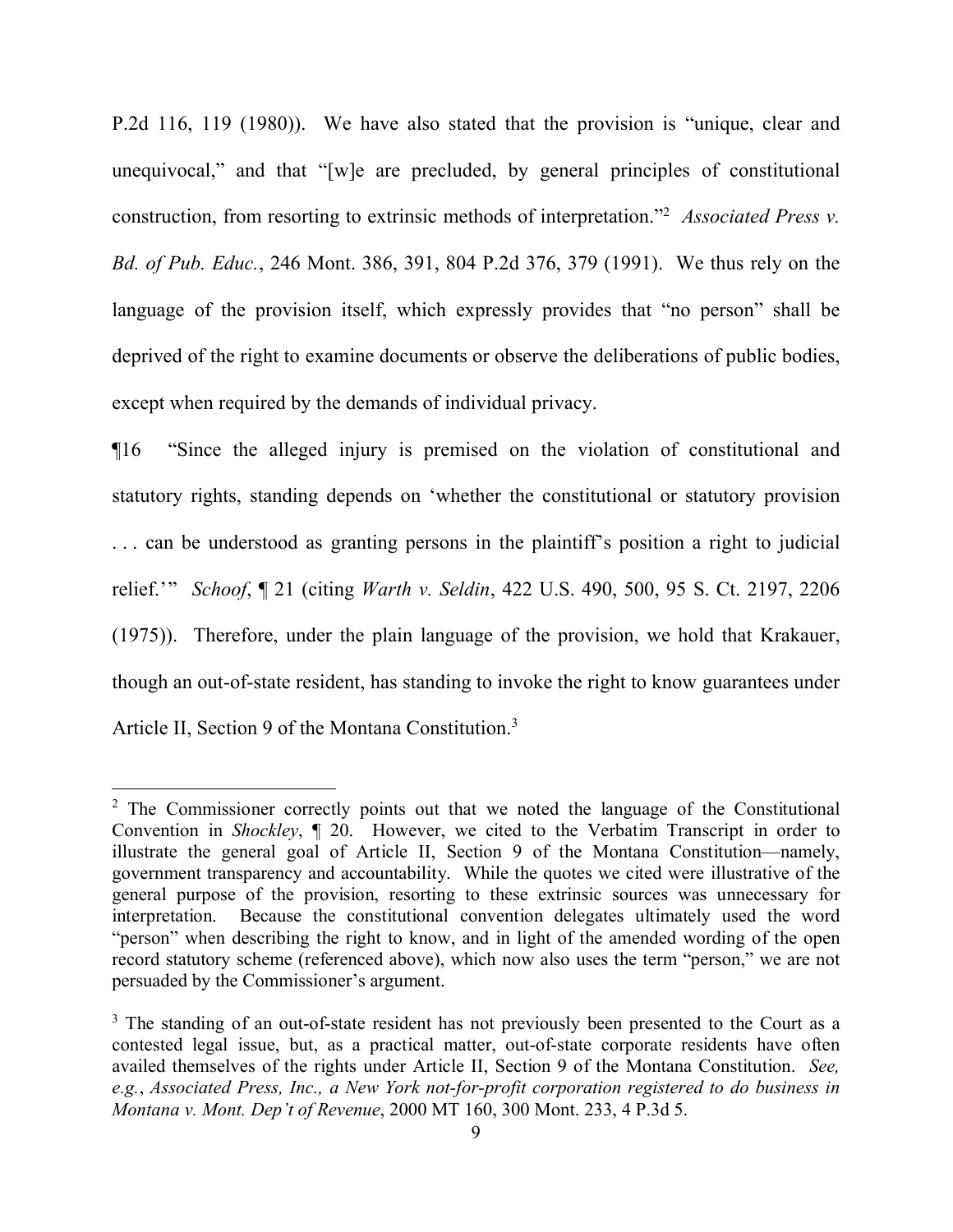¶17 *2. Is the release of records responsive to Krakauer's request prohibited by the Family Educational Rights and Privacy Act of 1974 (FERPA), as amended, and/or by § 20-25-515, MCA?* 

¶18 The Commissioner contends that because Krakauer's records request referenced a student by name, FERPA prohibits his office from releasing any records responsive to Krakauer's request. The Commissioner argues that § 20-25-515, MCA, likewise prohibits him from releasing the requested records. Krakauer responds that FERPA is essentially spending clause legislation that does not actually prohibit the University or the Commissioner from releasing records, that one of the explicit exceptions to FERPA's general prohibition on the release of student records applies in this context, and that § 20-25-515, MCA, actually permits the release of the requested records.

#### **a. General Applicability of FERPA**

¶19 Krakauer argues that FERPA "simply does not prohibit anything"; it merely conditions federal funding on confidentiality compliance. He cites to *Bd. of Trs. v. Cut Bank Pioneer Press*, 2007 MT 115, ¶ 24, 337 Mont. 229, 160 P.3d 482, where we stated that FERPA has been described as "spending legislation." Krakauer contends that the Commissioner's fear of losing federal funding is "wholly speculative," and points out that, in its amicus brief, the United States has conspicuously refrained from "any claim or assertion that . . . the [Montana University System] will suffer any penalty" if it releases the requested documents. Krakauer asserts that "FERPA's spending legislation merely sets conditions on the receipt of federal funds and cannot forbid or prohibit any state action."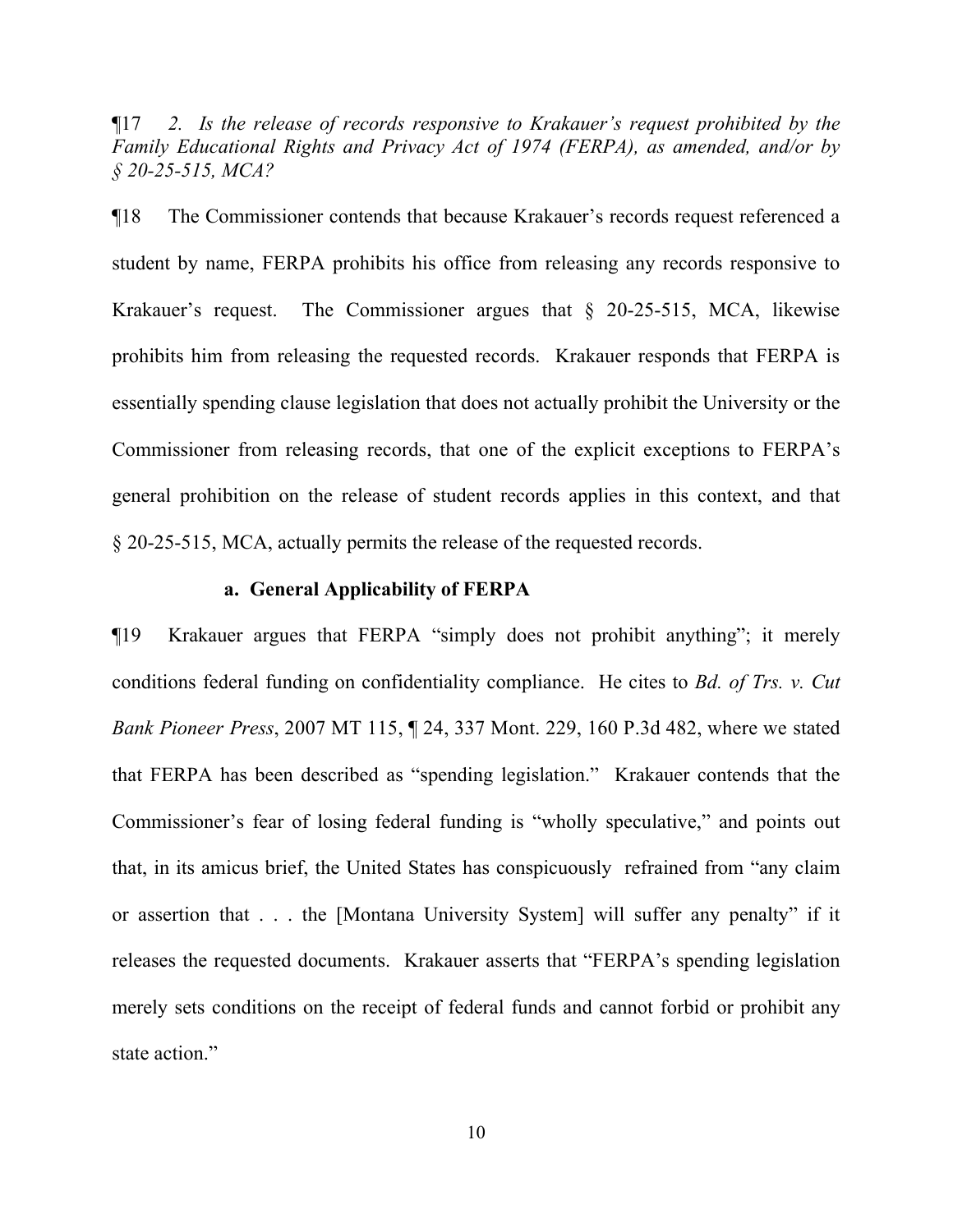¶20 Congress enacted FERPA to "protect the privacy of students and their parents." *Pioneer Press*, ¶ 24; *see also* 34 C.F.R. § 99.2 ("The purpose of this part is to set out requirements for the protection of privacy of parents and students . . . ."). FERPA prohibits educational institutions and agencies from having a policy or practice of releasing education records or personally identifiable information contained in education records, and conditions receipt of federal monies on those institutions' compliance with its directives. *See* 20 U.S.C. § 1232g. The University, as a recipient of federal funds, agreed in its Program Participation Agreement to comply with "The Family Educational Rights and Privacy Act of 1974 and the implementing regulations . . . [,]" and thereby assumed the risk the Secretary of Education would withhold future funds in the event of substantial non-compliance. *See* 20 U.S.C. § 1234c(a)(1).

¶21 Krakauer is seeking records related to a specific student's disciplinary proceedings, and the Commissioner argues that Krakauer's particular request fell squarely under FERPA's prohibitions. The Commissioner offers that another kind of request would have been handled differently by his office: "If Krakauer had wanted an understanding of how the Commissioner's office handles appeals related to student conduct code complaints . . . , he could have requested all decisions resolving complaints for some appropriate specified period of time, and he would have received the Commissioner's decisions for a variety of cases with the names, dates and any other personally identifiable information redacted."

 $\P$ 22 Title 20, Section 1232g(a)(4)(A) of U.S. Code provides: "For the purposes of this section, the term 'education records' means, . . . , those records, files, documents, and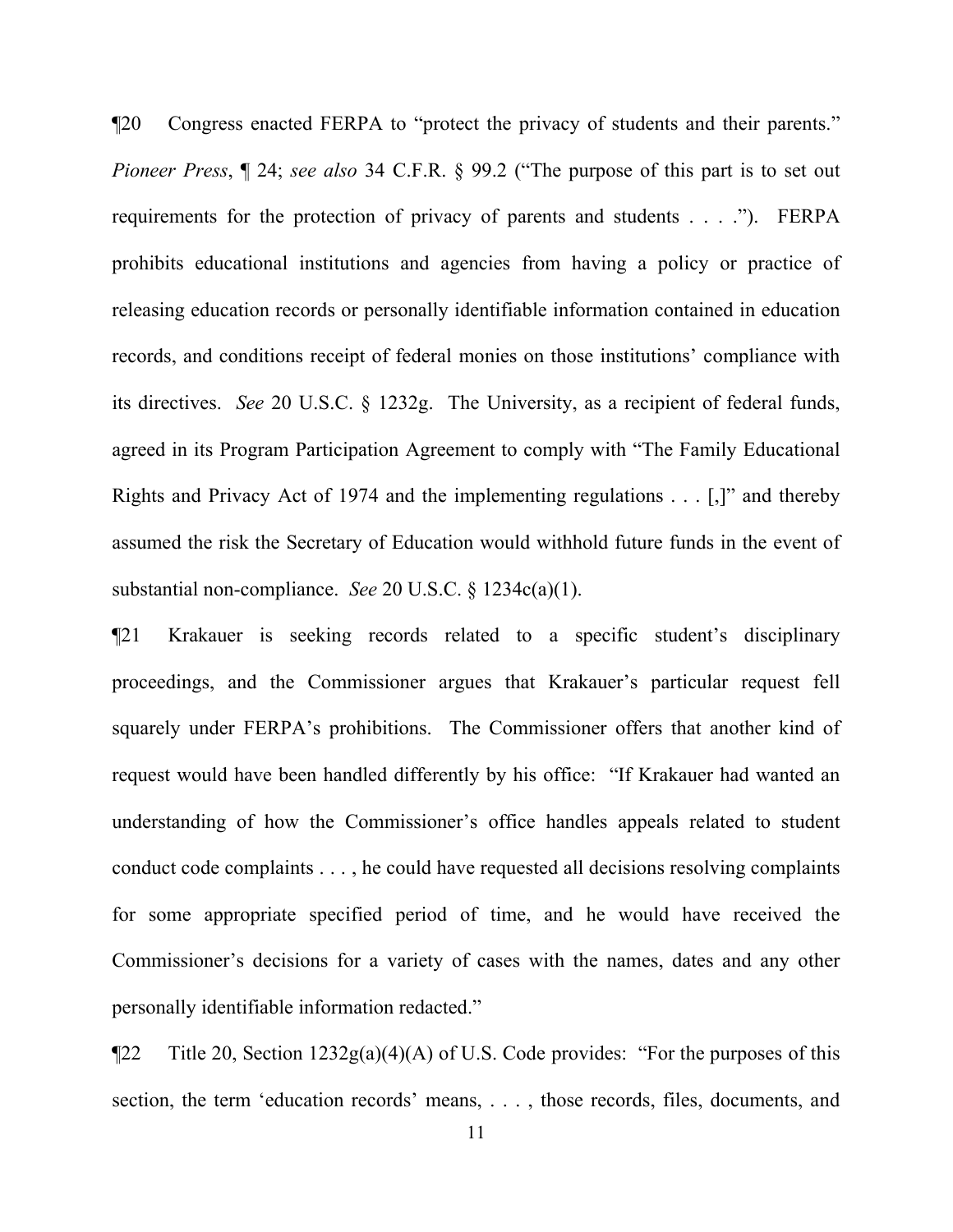other materials which—(i) contain information *directly related to a student*; and (ii) are maintained by an educational agency or institution or by a person acting for such agency or institution." (Emphasis added.) In *Pioneer Press*, ¶ 27, we noted that several jurisdictions had interpreted the term "education records" to exclude disciplinary records. However, since that decision, as the Commissioner and amicus United States point out, not only have FERPA regulations been broadened, but courts have recognized that disciplinary records constitute "education records" under FERPA. *See State ex rel. ESPN, Inc. v. Ohio State Univ.*, 970 N.E.2d 939, 946-47 (Ohio 2012) ("we agree with the Sixth Circuit and hold that the [student disciplinary] records here generally constitute 'education records' subject to FERPA . . . . The records here—insofar as they contain information identifying student-athletes—are directly related to the students").<sup>[4](#page-11-0)</sup> FERPA regulations also now confirm that disciplinary records fall within the purview of the Act, authorizing limited, non-consensual release of student disciplinary records in certain circumstances. *See, e.g.*, 34 C.F.R.  $\S 99.31(a)(13) \& (14)$ . Based upon the understanding that the term "education records" encompasses disciplinary records, the Commissioner correctly asserted that the records at issue here fall under the application of FERPA.

¶23 It is also apparent to us that the Commissioner, as Chief Executive Officer of the Montana University System (MUS), was properly cognizant of the heavy strings that FERPA attached to the MUS' federal funding. Although FERPA has been characterized

<span id="page-11-0"></span><sup>4</sup> We distinguished such holdings in *Pioneer Press* on the ground that releasing records with all personally identifiable information redacted would not violate FERPA. *Pioneer Press*, ¶ 31. However, Krakauer's request listed a specific student by name, thus requiring the Commissioner's office to necessarily release personally identifying information regarding the student. *See* 34 C.F.R. § 99.3 (*see* "Personally Identifiable Information" at (g)).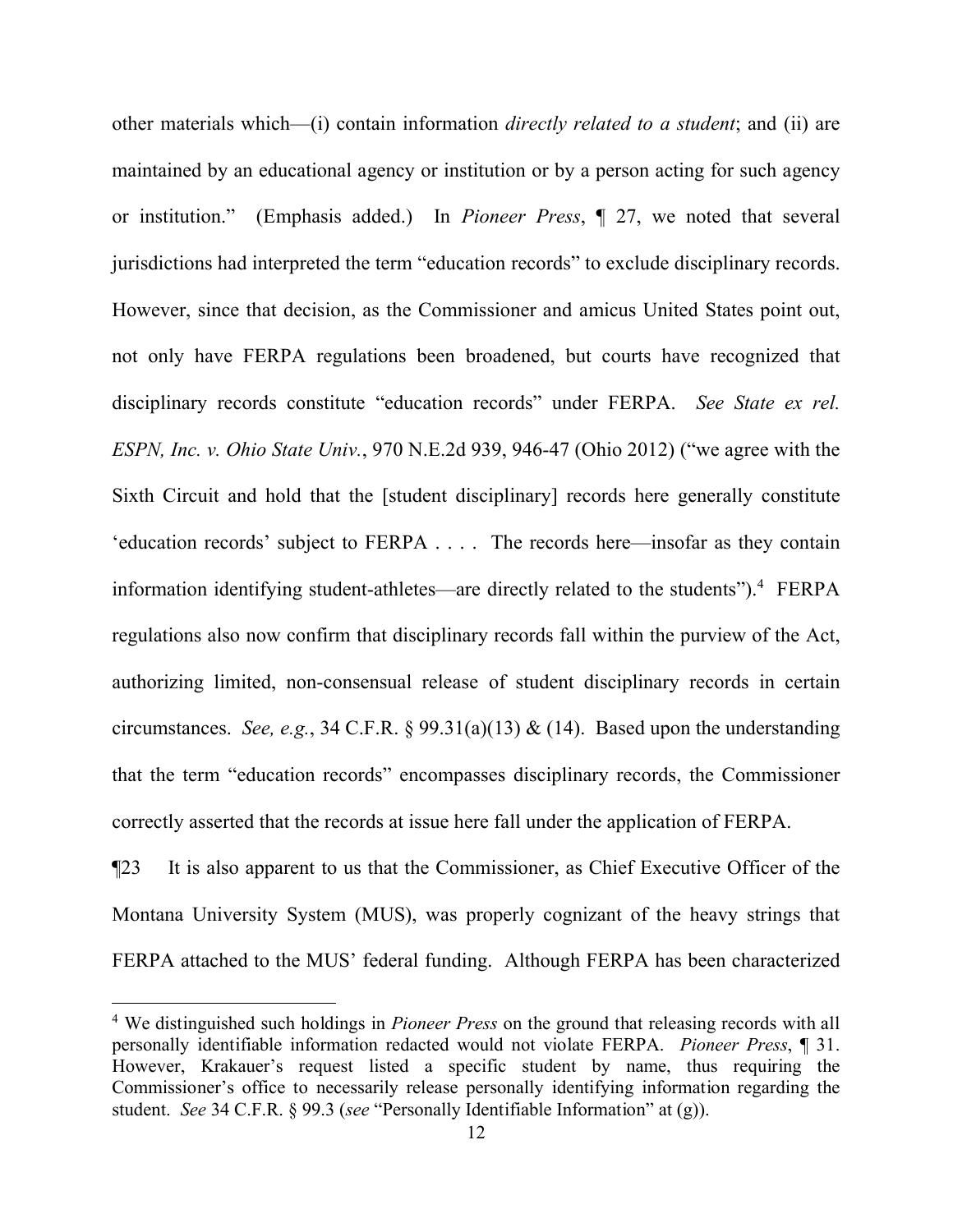as "spending legislation," we find Krakauer's argument that it "prohibits nothing" delusive. FERPA is more than mere words in the wind. As outlined above, the University, a unit of the MUS, promised to abide by FERPA's directives in exchange for federal funding. By signing the Program Participation Agreement, the University acknowledged the potential consequence of loss of federal funding in the event that it violated FERPA. *See United States v. Miami Univ.*, 294 F.3d 797, 808 (6th Cir. 2002) ("Even in the absence of statutory authority, the United States has the inherent power to sue to enforce conditions imposed on the recipients of federal grants. 'Legislation enacted pursuant to the spending power [, like the FERPA,] is much in the nature of a contract: in return for federal funds, the States agree to comply with federally imposed conditions.'") (citing *Pennhurst State Sch. & Hosp. v. Halderman*, 451 U.S. 1, 101 S. Ct. 1531 (1981)). Whether or not FERPA explicitly prohibits state action, the financial risk it imposes upon MUS for violation of the statute is a real one. As the Commissioner stated, "The MUS should not be put in the position of predicting what decisions might be made by the federal government."

## **b. Applicability of FERPA to the Subject Documents**

¶24 FERPA prohibits institutions from having a "'policy or practice of permitting the release of education records (or personally identifiable information contained therein . . .) of students without the written consent of the students or their parents.'" *Miami Univ.*, 294 F.3d at 806 (internal brackets omitted) (citing 20 U.S.C.  $\S$  1232g(b)(1)). The regulation defines "Personally Identifiable Information" to include information such as a student's name, family names, date of birth, or "other information that, alone or in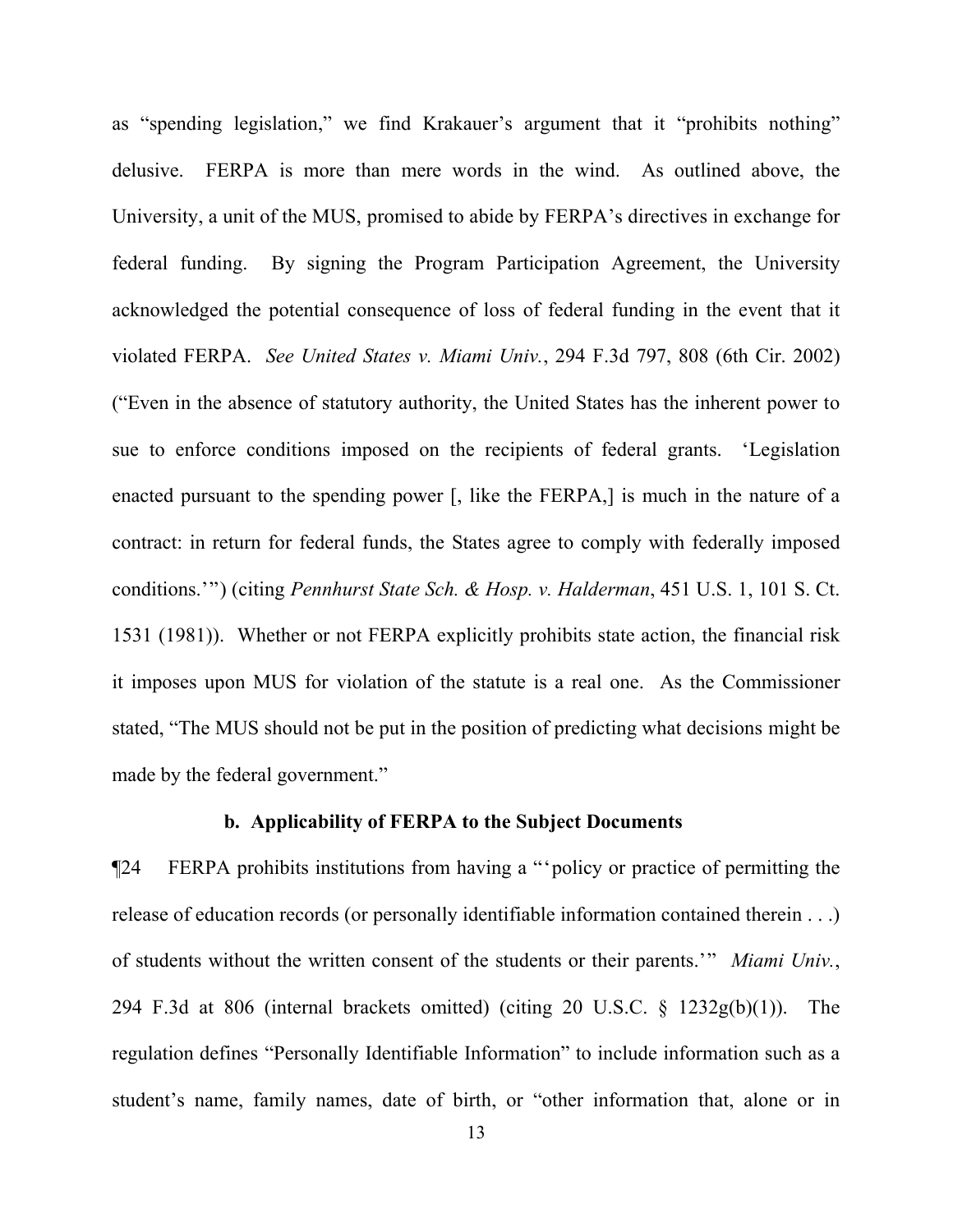combination, is linked or linkable to a specific student that would allow a reasonable person . . . to identify the student with reasonable certainty[.]" 34 C.F.R. § 99.3 (*see* "Personally Identifiable Information" at (a)–(f)). Since our decision in *Pioneer Press*, this definition has been expanded to include "[i]nformation requested by a person who the educational agency or institution reasonably believes knows the identity of the student to whom the education record relates." 34 C.F.R. § 99.3 (*see* "Personally Identifiable Information" at (g)). The records in question facially fall within the restrictions of FERPA, and the Commissioner rightly considered FERPA's requirements in determining whether to release them. As noted by amicus United States, "[W]here a request targets education records relating to a particular student, identified by name, FERPA's protections unquestionably apply." Under these provisions, had the Commissioner released the documents that Krakauer originally requested, using the specific student's name, he would have violated the statute. FERPA and its accompanying regulatory scheme, including its expanded definition of "Personally Identifiable Information," prohibited the unilateral release of the requested documents by the Commissioner, as Krakauer clearly knew the identity of the student that he named specifically in his request.

#### **c. Exceptions Permitting Release Under FERPA**

¶25 While FERPA generally prohibits the release of student educational records and personally identifiable information in those records, the records do not necessarily recede into the recesses of Chateau d'If, never to see the light of day. FERPA contains several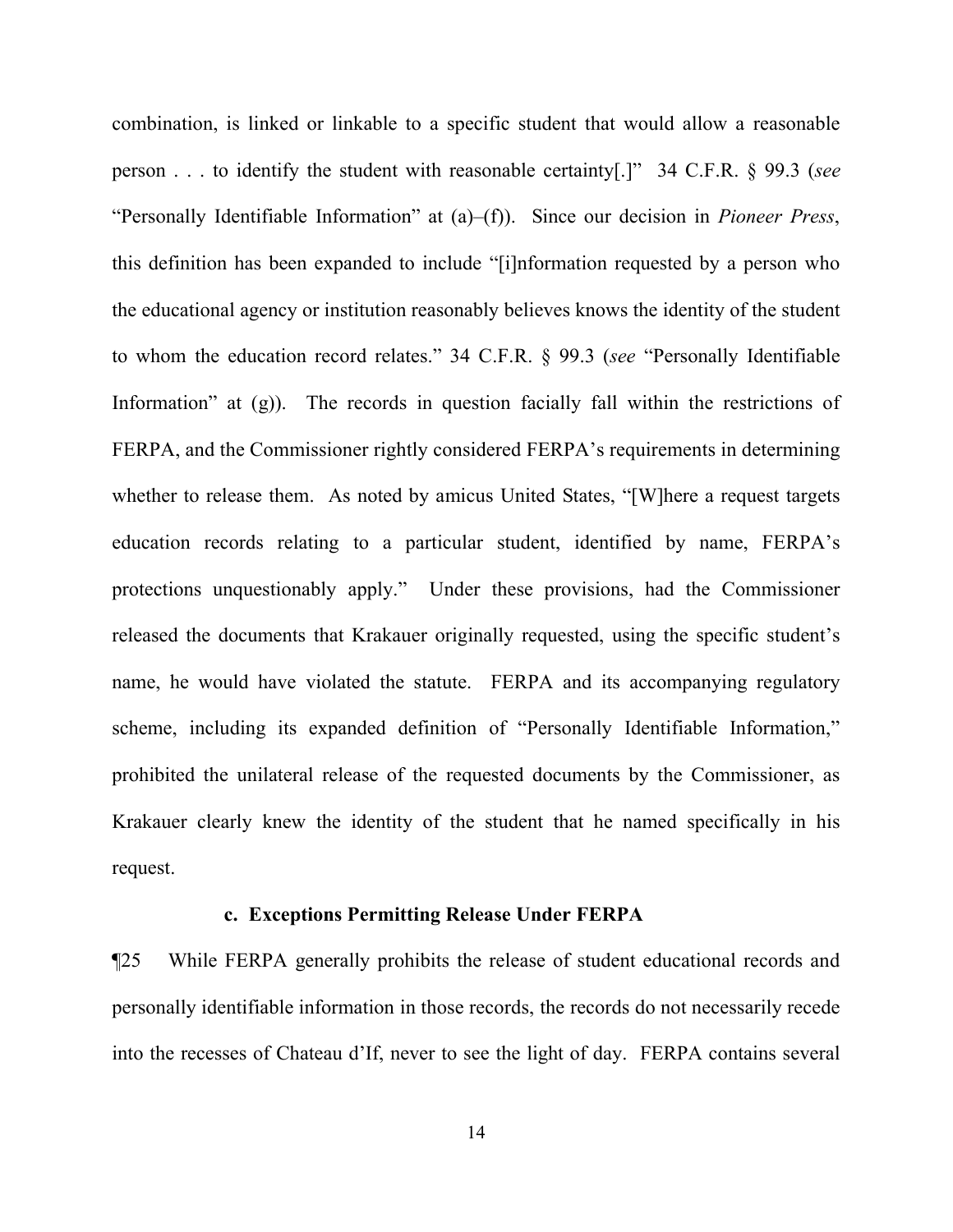non-consensual exceptions that permit an institution to release educational records. *See, e.g.*, 20 U.S.C. § 1232g(b)(1)(c); 20 U.S.C. § 1232g(b)(3).

¶26 Krakauer argues that the requested records must be made available under the exception that provides for release of the final results of a disciplinary proceeding "if the institution determines as a result of that disciplinary proceeding that the student committed a violation of the institution's rules or policies with respect to such crime or offense." 20 U.S.C. §  $1232g(b)(6)(B)^5$  $1232g(b)(6)(B)^5$  He argues that the exception "explicitly authorizes disclosure of records related to the Commissioner's decision since it is, undisputedly, the 'final result' of the [MUS]'s disciplinary proceeding against [the named student]." The information permitted to be released under this exception is limited, as "final results" include "only the name of the student, the violation committed, and any sanction imposed by the institution on that student[,]" and other information, including "the name of any other student, such as a victim or witness," can only be released upon the written consent of those other persons. 20 U.S.C.  $\S$  1232g(b)(6)(C)(i)-(ii). As noted by the Commissioner, this narrow exception permits release of limited information about "a violation" of certain University rules, and the sanction imposed. Thus, if no violation was found to have occurred, this exception, by its own terms, would not apply. The record before us here does not indicate whether the Commissioner ultimately held that a violation occurred, and thus, we are unable to now determine whether this exception authorized release of limited information related to Krakauer's request. However, upon remand and after conducting an *in camera* review of the records, the District Court may

<span id="page-14-0"></span> $<sup>5</sup>$  The District Court did not rule on the applicability of this exception.</sup>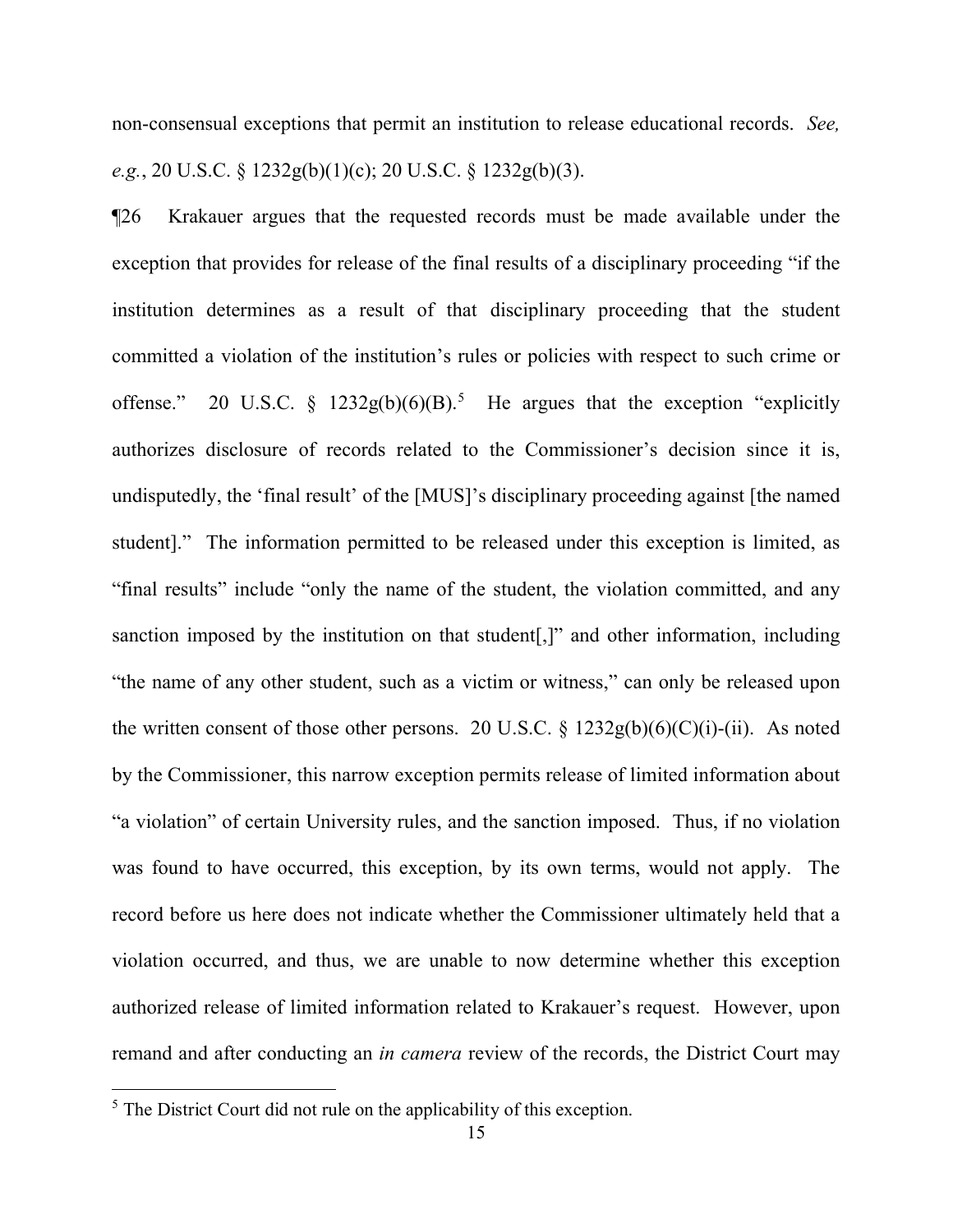consider the applicability of this exception along with the other considerations set forth below.

¶27 Additionally, FERPA authorizes release of personally identifiable information in education records when "such information is furnished in compliance with judicial order, or pursuant to any lawfully issued subpoena, upon condition that parents and the students are notified<sup>[6](#page-15-0)</sup> of all such orders or subpoenas . . . ." 20 U.S.C.  $\frac{1232g(b)(2)(B)}{34}$ C.F.R.  $\S$  99.31(a)(9)(i). This exception broadly permits release of personally identifiable information pursuant to a "judicial order, or pursuant to any lawfully issued subpoena," neither restricting the orders to those issued by particular, such as federal, courts nor limiting the legal basis or grounds for release of the records. 20 U.S.C. § 1232g(b)(2)(B). FERPA thus generally authorizes the release of records upon orders from courts acting properly within their jurisdiction. Krakauer's petition sought an order pursuant to this exception.

## **d. Section 20-25-515, MCA**

 $\overline{a}$ 

¶28 Notably, Montana law operates similarly to FERPA. Chapter 357, Laws of Montana (1973), was entitled "An Act Requiring Montana Colleges and Universities to Develop Procedures to Protect a Student's Right to Privacy Concerning . . . His College or University Records," and stated it was "the legislature's intent that an institution of the

<span id="page-15-0"></span><sup>&</sup>lt;sup>6</sup> The federal statute and corresponding regulation both require that such notice would be given to the student or parent in advance of the issuance of any subpoena or court order that might release such documents. Even if, as in this case, the subject student is not a party to the lawsuit, an opportunity is provided for the student (or parents) to be heard before such records are released. "The educational agency or institution may disclose information . . . only if the agency or institution makes a reasonable effort to notify the parent or eligible student of the order or subpoena in advance of compliance, so that the parent or eligible student may seek protective action . . . . " 34 C.F.R.  $\S 99.31(a)(9)(ii)$ .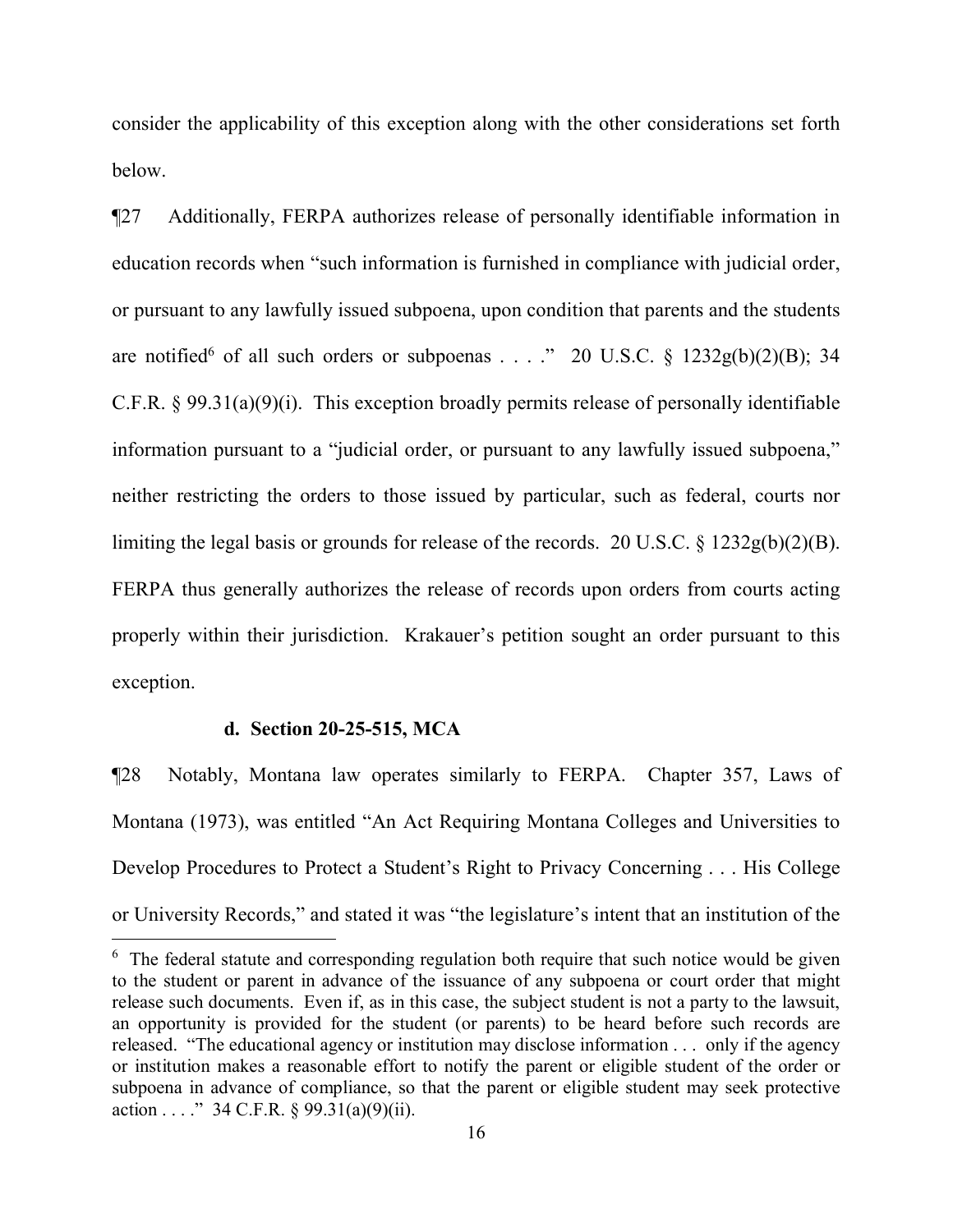university system of Montana is obligated to respect a student's right to privacy" in the student's records. 1973 Mont. Laws 706. As codified from that 1973 Act, § 20-25-515, MCA, states:

A university or college shall release a student's academic record only when requested by the student or by a subpoena issued by a court or tribunal of competent jurisdiction. A student's written permission must be obtained before the university or college may release any other kind of record unless such record shall have been subpoenaed by a court or tribunal of competent jurisdiction.<sup>[7](#page-16-0)</sup>

State law thus also prohibits disclosure of student records, but, similar to FERPA, permits release when "subpoenaed by a court or tribunal of competent jurisdiction." Section 20- 25-515, MCA.

¶29 Krakauer argues that § 20-25-515, MCA, "does not condition a university's disclosure of student records on a court order. It merely requires a subpoena, which in Montana can be effectuated at any time by an issuing party's counsel of record." The Commissioner replies that, under Krakauer's interpretation, the statute would have no meaning because "a party would only need to file a lawsuit and request the records through subpoena," and, in any event, the District Court did not issue a subpoena here.

¶30 The District Court ordered the records be made available for inspection in its Memorandum and Order, not by a subpoena. Answering the Commissioner's argument, a reading of the statute as enacted in 1973 makes it clear that the Legislature intended student records would be subject to release following legal process conducted "by a court or tribunal of competent jurisdiction," and did not intend to restrict that legal process

<span id="page-16-0"></span><sup>&</sup>lt;sup>7</sup> Section 20-25-516(1), MCA, also requires that academic records "be kept separate from disciplinary and all other records."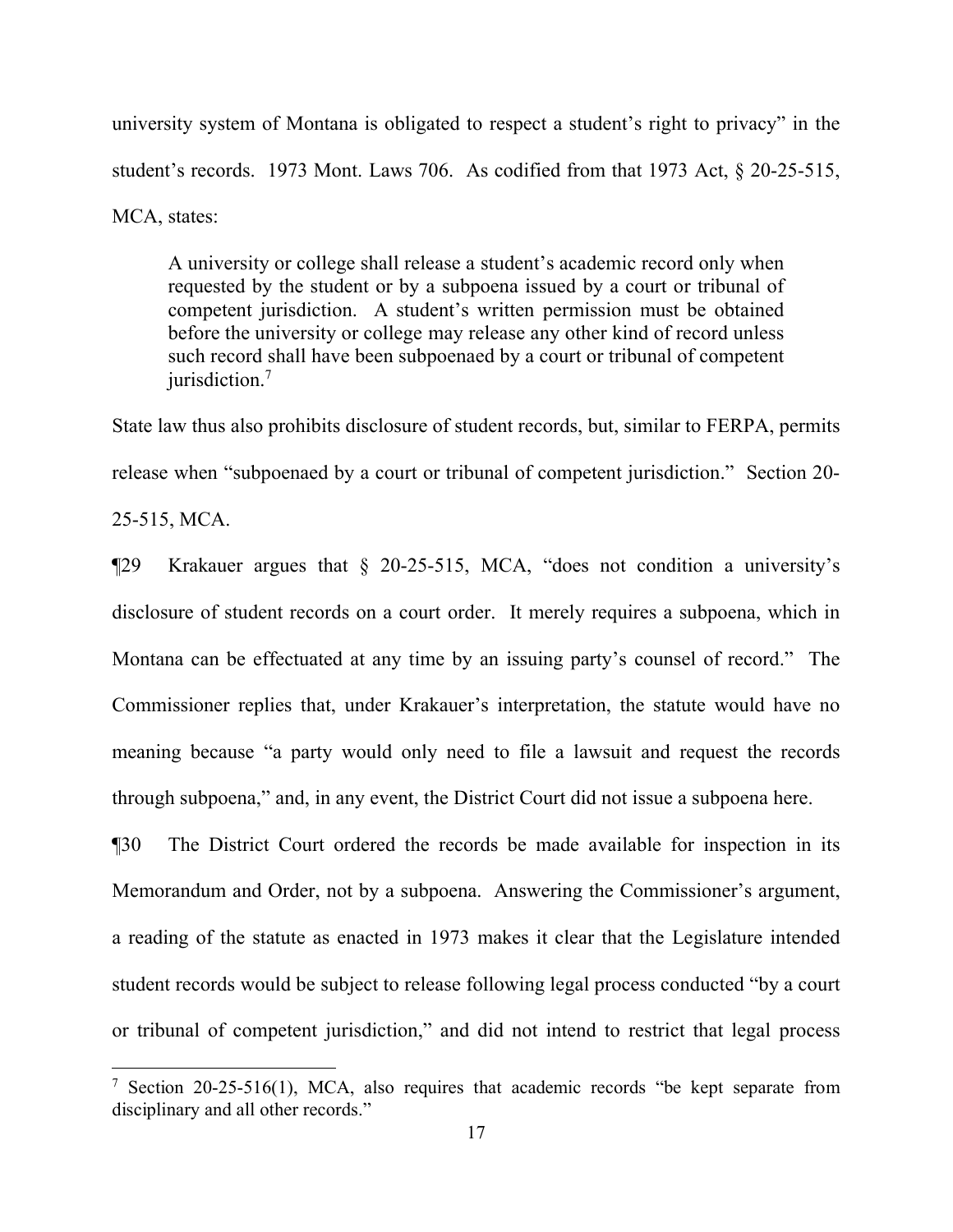exclusively to the issuance of a "subpoena," the purpose of which is to compel a person's attendance in a court or proceeding. *See* § 26-2-102, MCA. The statute is satisfied by the issuance of a court order upon completion of that legal process. Answering Krakauer's argument, merely filing a lawsuit and requesting a records subpoena without a court's consideration of a student's privacy interests would fail to satisfy the statute's requirements that student privacy be protected and that release of records be prohibited until a court or tribunal conducts that legal process. In Montana, the law regarding a student's privacy is governed by the Montana Constitution, by which a student's right to privacy in his or her records is balanced against the public's right to know and obtain the records. That process must be completed before requested records can be released pursuant to the applicable judicial exceptions in FERPA and § 20-25-515, MCA.

¶31 *3. How does Article II, Section 9 of the Montana Constitution apply to the request for release of the subject student records?* 

¶32 The Commissioner challenges the District Court's determination that the student records at issue should be released, arguing that the court "incorrectly shifted the balance between the right to privacy and the right to know in favor of Krakauer and his book deal and against the well-established privacy rights of the student named in his request[.]" In response, Krakauer argues that the public's right to know outweighs the privacy expectation in the records here because the specific student at issue has a diminished expectation of privacy, which the District Court correctly determined.

¶33 The District Court emphasized the public exposure of the events in question, noting that "the entire incident, from the initial administrative investigation to the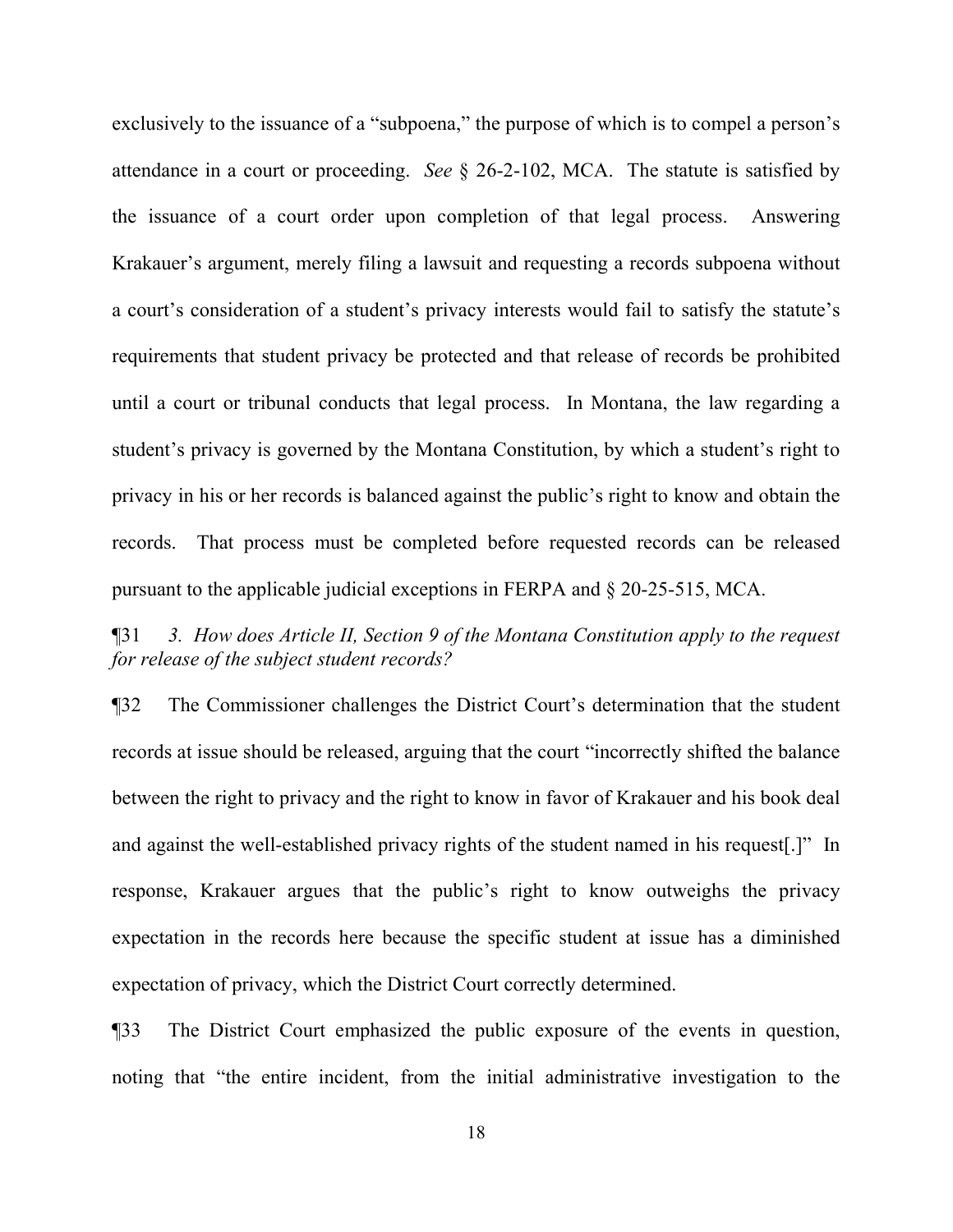conclusion of the criminal trial, is a matter of public record. The only aspect of the lengthy process that is not a matter of public record is the action taken by the Commissioner." Citing approvingly of the U.S. District Court's reasoning in *Doe* that "while there may be good reasons to keep secret the names of students involved in a University disciplinary proceeding, the Court can conceive of no compelling justification to keep secret the manner in which the University deals with those students," the District Court determined that the subject student "does not have a reasonable expectation of privacy regarding the redacted records of the Commissioner," and therefore ruled that the merits of public disclosure outweighed "the individual privacy rights of the student in this case." The court did not conduct an *in camera* review of the records, but broadly ordered the Commissioner "to make available for inspection and/or copying" to Krakauer the records responsive to his request, subject to redaction of student identification information, presumably to be accomplished by the Commissioner.

¶34 Our concerns over the principles applied by the District Court in the constitutional balancing process, as well as the unique considerations under the federal and state law applicable to student records, compel us to reverse the District Court's order and to remand this matter with instructions to the District Court to conduct an *in camera* review of the requested records, and to re-apply the constitutional balancing test to those records in accordance with the following analysis of the interests here at issue.

¶35 Article II, Section 9 of the Montana Constitution provides that "[n]o person shall be deprived of the right to examine documents . . . of all public bodies or agencies of state government and its subdivisions, except in cases in which the demand of individual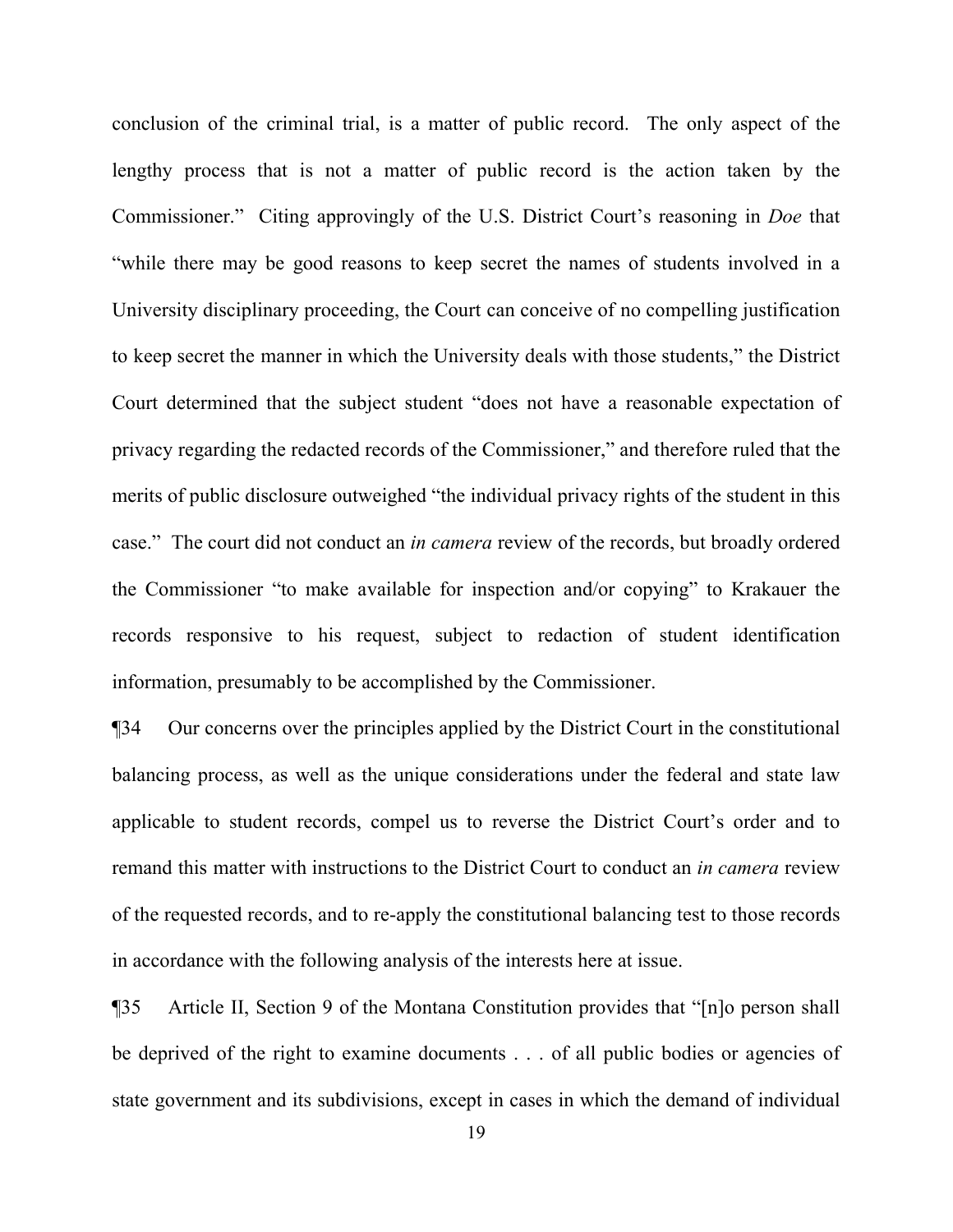privacy clearly exceeds the merits of public disclosure." As we have explained, "[t]his constitutional provision generally requires information regarding state government to be disclosed to the public, except in cases where the demand of individual privacy clearly exceeds the merits of public disclosure." *Associated Press, Inc.*, ¶ 24. Indeed, "our constitution gives a high priority to the public's right to know." *Lence v. Hagadone Inv. Co.*, 258 Mont. 433, 447, 853 P.2d 1230, 1239 (1993), *overruled on separate grounds by Sacco v. High Country Indep. Press*, 271 Mont. 209, 896 P.2d 411 (1995). Krakauer asserts an interest in the process that the Commissioner employed in reviewing the student's appeal and points out: "It cannot be denied that the entire rape culture at the University, and universities in general, has become one of increasing public import and concern[,]" and "The University's compliance with its Title IX obligations is also one of public import and interest." We acknowledge that Krakauer's interest in the MUS' policies in responding to and handling complaints of alleged sexual assault are important matters of concern to the public.

¶36 However, as the District Court correctly noted, "[T]he right to know is not absolute. It requires a balancing of the competing constitutional interests **in the context of the facts of each case**, to determine whether the demands of individual privacy clearly exceed the merits of public disclosure." *Associated Press, Inc.*, ¶ 24 (bold in original) (citations and internal quotation marks omitted). Pursuant to the Montana Constitution, we have established a two-part test in order to strike a balance between the needs for government transparency and individual privacy: (1) "whether the person involved had a subjective or actual expectation of privacy[,]" and (2) "whether society is willing to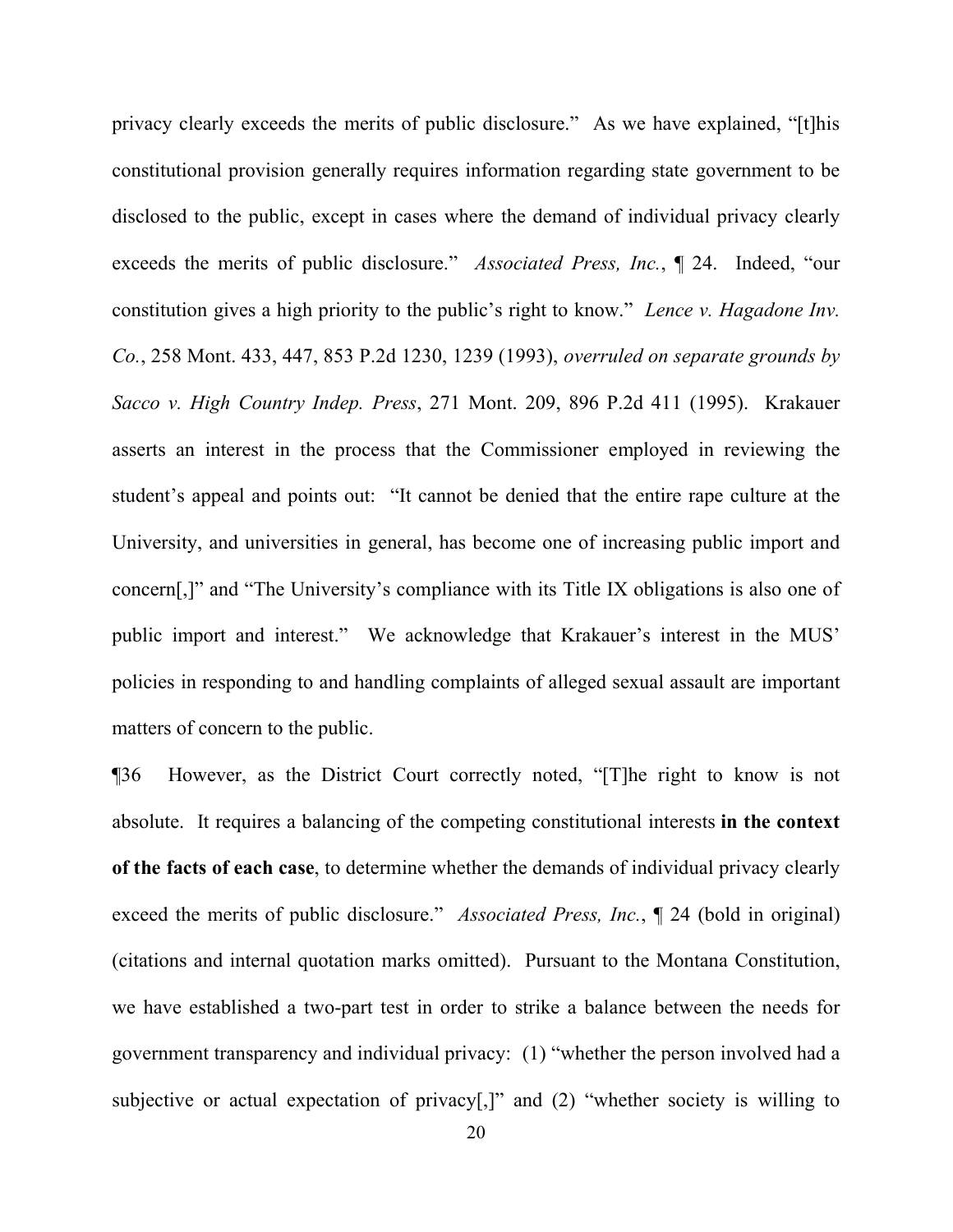recognize that expectation as reasonable." *Great Falls Tribune Co. v. Day*, 1998 MT 133, ¶ 20, 289 Mont. 155, 959 P.2d 508 (citation omitted).

¶37 In the context of this particular case, as discussed above, the national and state legislatures have taken the affirmative action of enacting legislation establishing the privacy interests of students in their records, as a matter of law. This action sets this case apart from others involving general privacy interests, and courts must honor the unique privacy protection legislatively cloaked around the subject records by factoring that enhanced privacy interest into the balancing test.<sup>[8](#page-20-0)</sup> We have implicitly recognized this interest in the past, *Pioneer Press*, ¶ 36, and since then, as noted above, stricter FERPA regulations have been adopted. We cite, merely for illustrative purposes because it does not contemplate Montana law, the phrasing of the increased burden that must be shown by a petitioner in order to access protected student records, provided by the United States District Court for the Middle District of Pennsylvania:

When a third-party seeks disclosure of education records covered by FERPA, the trial judge, in exercise of discretion, must conduct a balancing test in which the privacy interests of the students are weighed against the genuine need of the party requesting the information. *While FERPA does not create a privilege, it does represent the strong public policy of* 

<span id="page-20-0"></span><sup>&</sup>lt;sup>8</sup> We have previously recognized enhanced or reduced privacy interests as part of the determination of whether society would recognize the privacy interest as reasonable, depending on the circumstances. *See Great Falls Tribune Co. v. Cascade Cnty. Sheriff*, 238 Mont. 103, 107, 775 P.2d 1267, 1269 (1989) ("[L]aw enforcement officers occupy positions of great public trust. Whatever privacy interest the officers have in the release of their names as having been disciplined, it is not one which society recognizes as a strong right."); *Billings Gazette v. City of Billings*, 2013 MT 334, ¶ 49, 372 Mont. 409, 313 P.3d 129 ("Where the status of the employee necessitates a high level of public trust, such as an elected official or high level employee, the expectation of privacy in misconduct may be found to be significantly lower than for an administrative employee. Similarly, an employee may have a lower expectation of privacy in misconduct related to a duty of public trust, such as responsibility for spending public money or educating children.").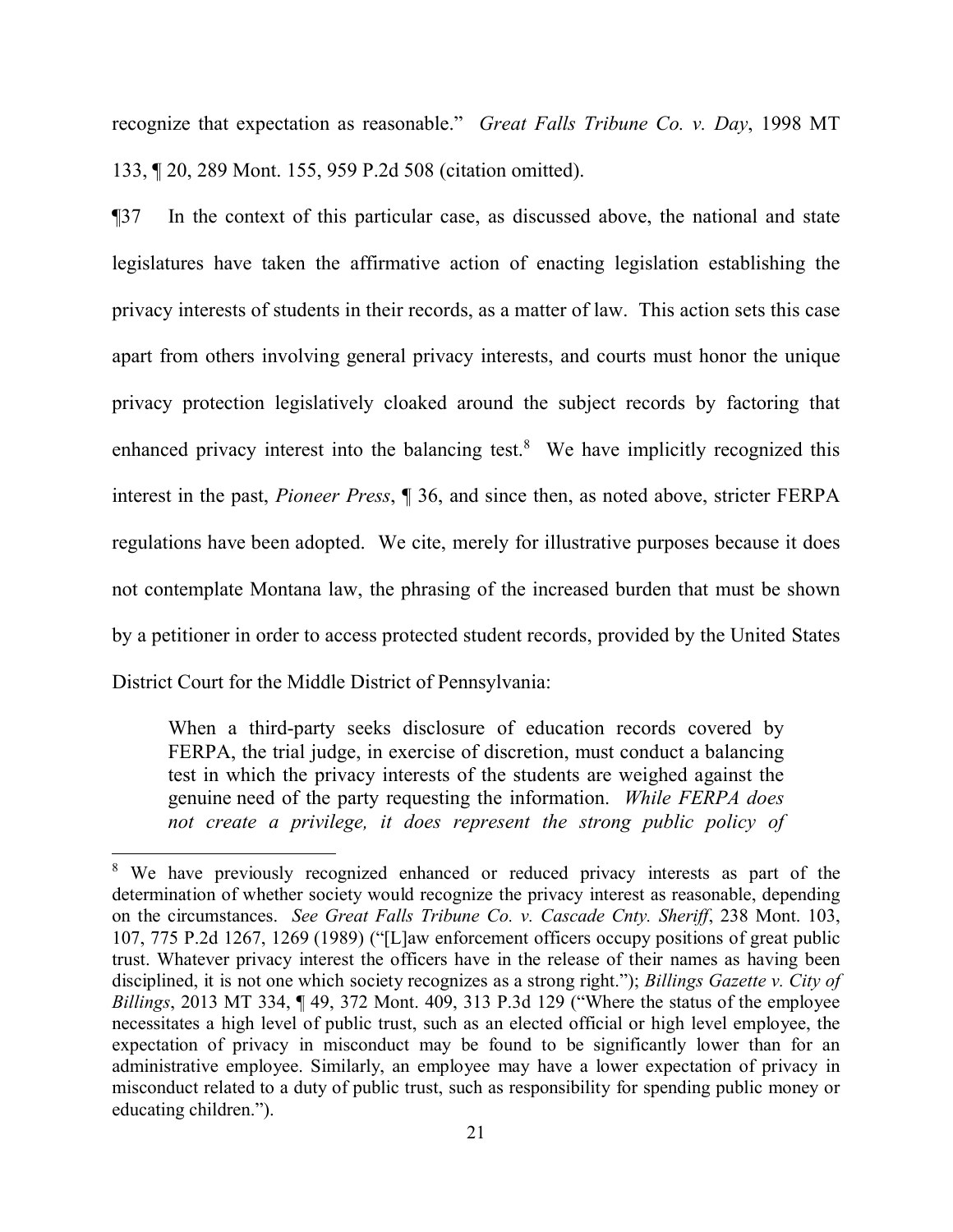*protecting the privacy of student records.* Courts balance the potential harm to the privacy interests of students with the importance and relevance of the sought information to resolving the claims before the court.

*Moeck v. Pleasant Valley Sch. Dist.*, No. 3:13-CV-1305, 2014 U.S. Dist. LEXIS 142431,

at \*6-7 (M.D. Pa. Oct. 7, 2014) (internal citations omitted) (emphasis added). This enhanced privacy interest must be considered and factored into the constitutional balancing test on remand.

¶38 The District Court should not have concluded, without noting the unique facts here, that the student at issue "does not have a reasonable expectation of privacy regarding the redacted records of the Commissioner," in reliance on *Doe*. The U.S. District Court in *Doe* was not presented, as here, with a records request explicitly identifying a particular student. Rather, the *Doe* case involved an unnamed litigant. While redaction may have served to protect the privacy interest of the unnamed litigant in *Doe*, and may well provide a privacy safety net in many situations, redaction of records provided in response to a request about a particular student may well be completely futile. As amicus United States points out, "when an educational institution is asked to disclose education records about a particular person, then no amount of redaction in [the] records themselves will protect the person's identity, because the requestor knows exactly whom the records are about." Obviously, records provided in response to a request naming a particular student will be about that student, whether redacted or not, and thus, there is more of machination than of cooperation in Krakauer's offer, repeated at oral argument, to accept redacted records in response to his request. Consequently, on remand, the District Court must consider whether the futility of redaction affects the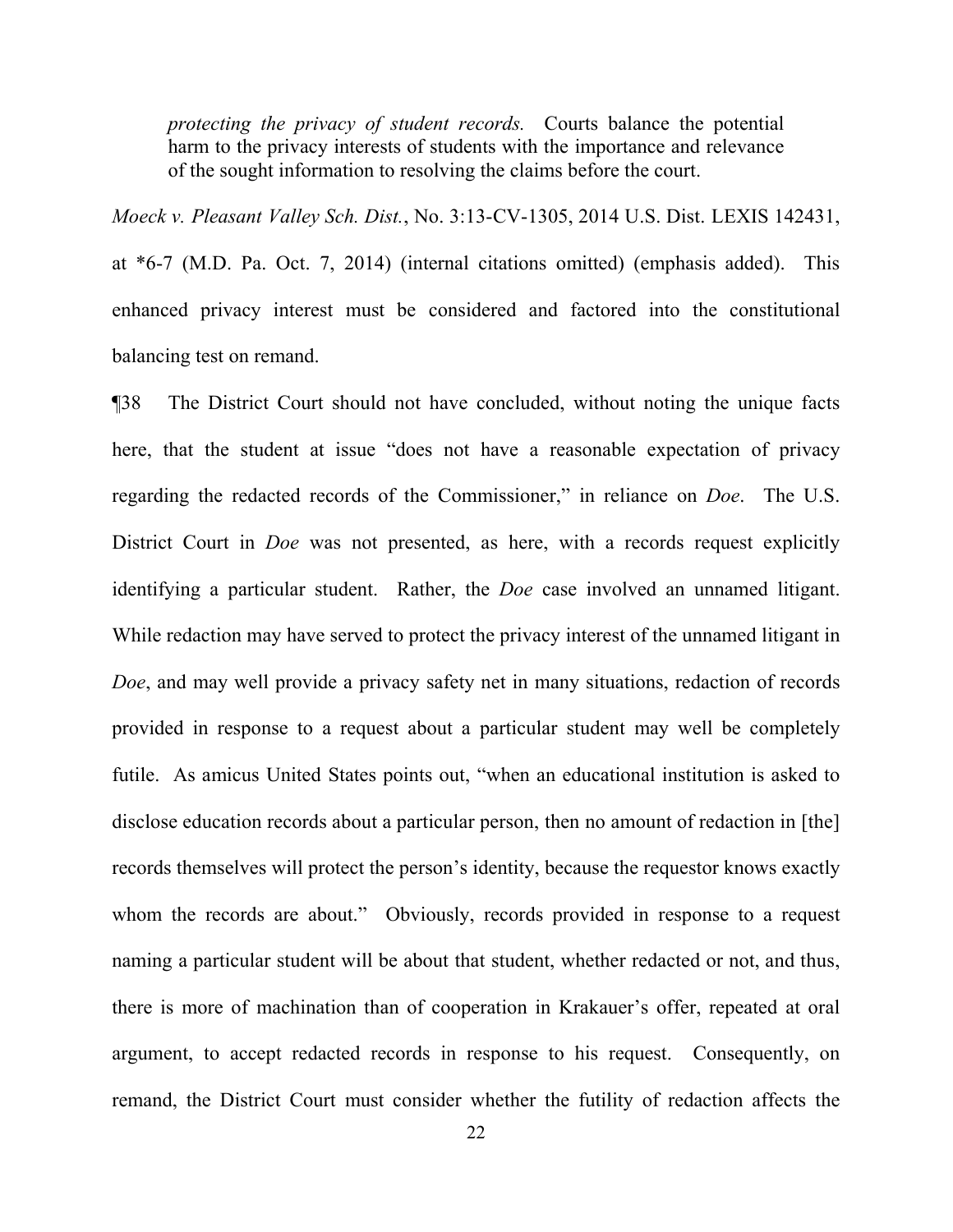privacy analysis and the ultimate determination about what records can be released, if any.

¶39 We have recognized the efficacy of an *in camera* review of requested records by a district court to ensure that privacy interests are protected. *Billings Gazette*, ¶ 42; *Jefferson Cnty. v. Mont. Standard*, 2003 MT 304, ¶ 19, 318 Mont. 173, 79 P.3d 805 ("it is proper for a district court to conduct such an *in camera* inspection in order to balance the privacy rights of all of the individuals involved in the case against the public's right to know."). As these cases note, *in camera* review is particularly appropriate when the interests of third parties are involved. As the Commissioner stated at oral argument, the requested records could also include information pertaining to student members of the University Court, the victim, and other University students who acted as witnesses in the multiple-step process, and counsel hinted that the records are extensive. On remand, the District Court should review the requested documents *in camera*, and in the event it determines to release any document after conducting the balancing test, every precaution should be taken to protect the personal information about other persons contained in the documents.

¶40 We have stated that, when conducting the balancing test, a district court must consider all of the relevant facts of each case. *See Associated Press, Inc.*, ¶ 24 ("It requires a balancing of the competing constitutional interests in the context of the facts of each case, to determine whether the demands of individual privacy clearly exceed the merits of public disclosure."). Both parties argue at great length about various factors at issue here, such as the publicity that has followed this case, the source of the original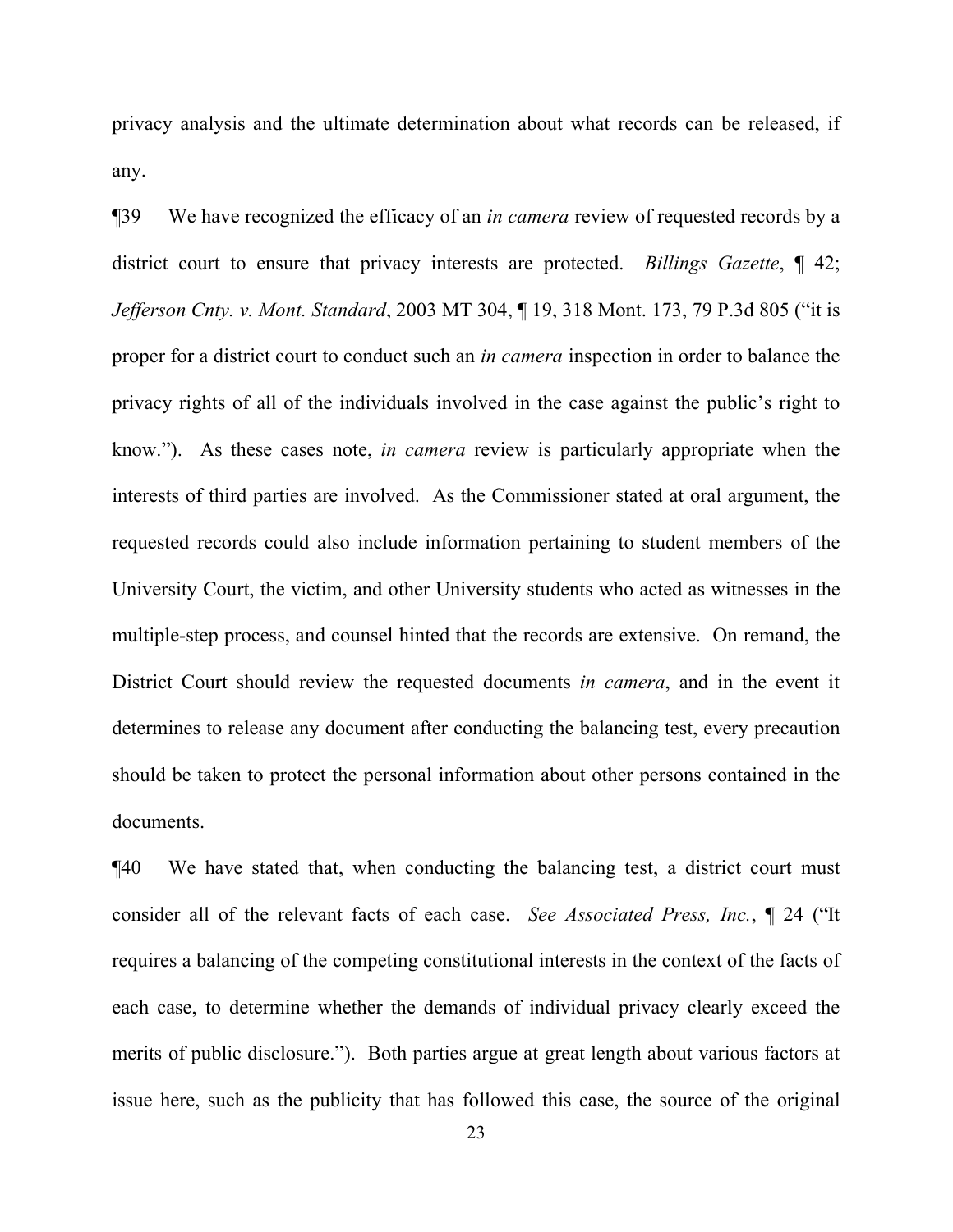request, the reasons behind the request, the named student's status as an athlete at a publicly-funded university, and the prior litigation, all of which may be considered and weighted by the District Court when conducting the balancing test. We decline to address these issues individually in favor of the District Court's application of the balancing test on remand.

¶41 Finally, the Commissioner argues that an order by the District Court requiring release of documents pursuant to Krakauer's request would "create binding precedent" establishing a "policy or practice" of the MUS to release personally identifiable information, in violation of FERPA. However, we disagree. As noted in *Miami University*, "Once the conditions and the funds are accepted, the school is indeed prohibited from *systematically* releasing education records without consent." 294 F.3d at 809 (emphasis added). A court order for release entered in one case does not require MUS to commence systematically releasing student records. Each case turns on its individual facts and circumstances, assessed and weighed through the balancing test. While court decisions do set precedent, MUS will nonetheless still evaluate each request on the basis of its individual facts, assessing the request in light of the precedent that has been created by litigation. This review is not a systematic policy or practice of releasing student records in violation of FERPA, which provides an exception for the release of such information "in compliance with judicial order, or pursuant to any lawfully issued subpoena<sup>[.]"</sup> 20 U.S.C. § 1232g(b)(2)(B). If the MUS believes a request cannot be fulfilled without violating FERPA and state protections, that decision can be reviewed by the courts following the filing of a petition by either MUS or the requestor.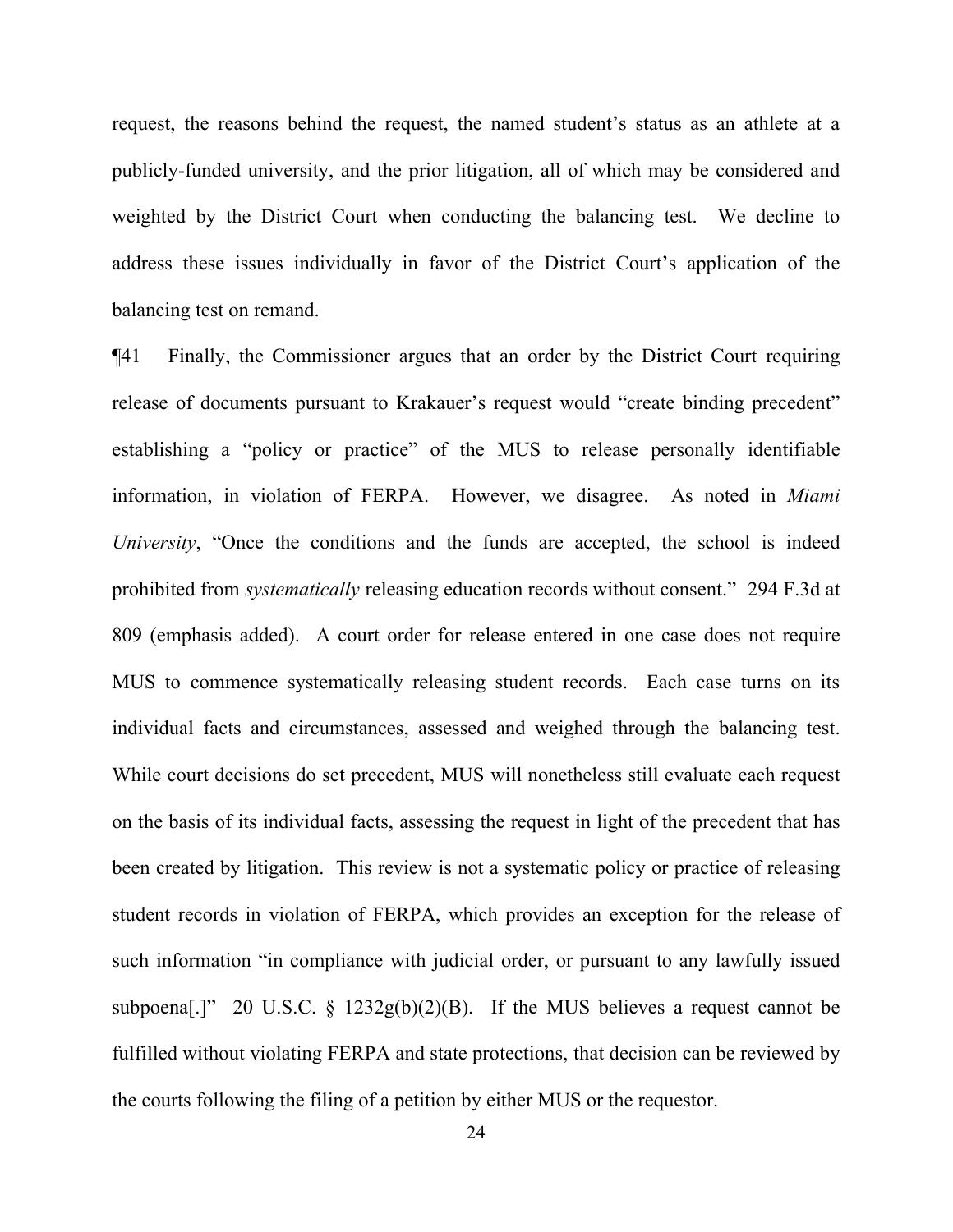#### **CONCLUSION**

¶42 Having concluded that the records in question in this case appear to fall under the "Personally Identifiable Information" protection granted by FERPA, and also having concluded that FERPA and state statute provide an exception for release of information pursuant to a lawfully issued court order, we remand this case to the District Court for an *in camera* review of the documents in question. After giving due consideration to the unique interests at issue in this case, as discussed herein, the District Court will re-conduct the constitutional balancing test and determine what, if any, documents may be released and what redactions may be appropriate. As noted above, the exception to FERPA that allows for release of documents pursuant to a court order requires advance notice to the affected student or parents, and a district court must comply with this directive before releasing protected information. *See Opinion*, ¶ 27 n. 6. Because we remand this case for further proceedings, the award of attorney fees is vacated.

¶43 Reversed and remanded for further proceedings consistent with this Opinion.

### /S/ JIM RICE

We concur:

/S/ MIKE McGRATH /S/ BETH BAKER /S/ JAMES JEREMIAH SHEA /S/ MICHAEL E WHEAT

/S/ JOHN C. BROWN District Court Judge John C. Brown sitting for Justice Patricia Cotter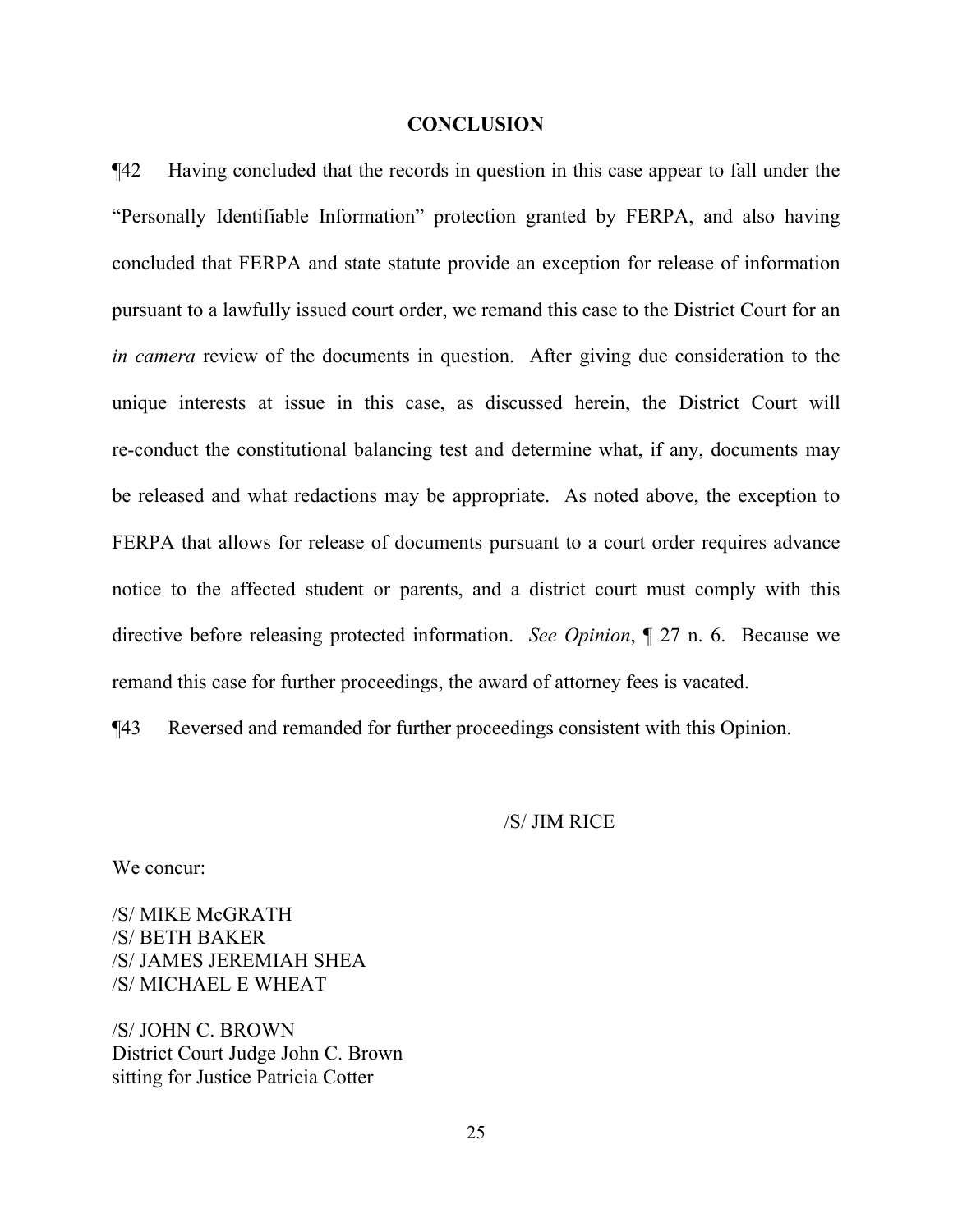Justice Laurie McKinnon, dissenting.

¶44 Preliminarily, I disagree with the Court's resolution of two smaller issues: our decision to remand for an in camera review to determine if an exception to nondisclosure applies pursuant to 20 U.S.C.  $\S$  1232g(b)(6)(B) and our failure to rule on the Commissioner's request regarding attorney fees.

¶45 With respect to these issues, I agree with the Court that had the Commissioner released documents pursuant to Krakauer's request for a specific student's records, the Commissioner would have violated FERPA and its accompanying regulatory scheme. Opinion, ¶ 24. I depart from the Court, however, in our decision to remand for a determination of whether 20 U.S.C. § 1232g(b)(6)(B) applies, which is part of FERPA and the regulatory scheme. Pursuant to this provision of FERPA, a university may disclose to the public the final results of disciplinary proceedings against an alleged perpetrator of a crime of violence or nonforcible sex offense, but only if the university determines that the student violated the university's rules or policies with respect to the offense. The Commissioner has stated on several occasions that this provision is inapplicable. As the Court states, "if no violation was found to have occurred, this exception, by its own terms, would not apply." Opinion, ¶ 26. I therefore would not remand for the District Court to consider the applicability of this exception when counsel for the Commissioner has represented, following acknowledgment of the specific exception, the inapplicability of the subsection. Indeed, it is apparent that the reason Krakauer is interested in obtaining all of the student's records is that the Commissioner found no violation. Further, as the Court properly notes, this narrow exception would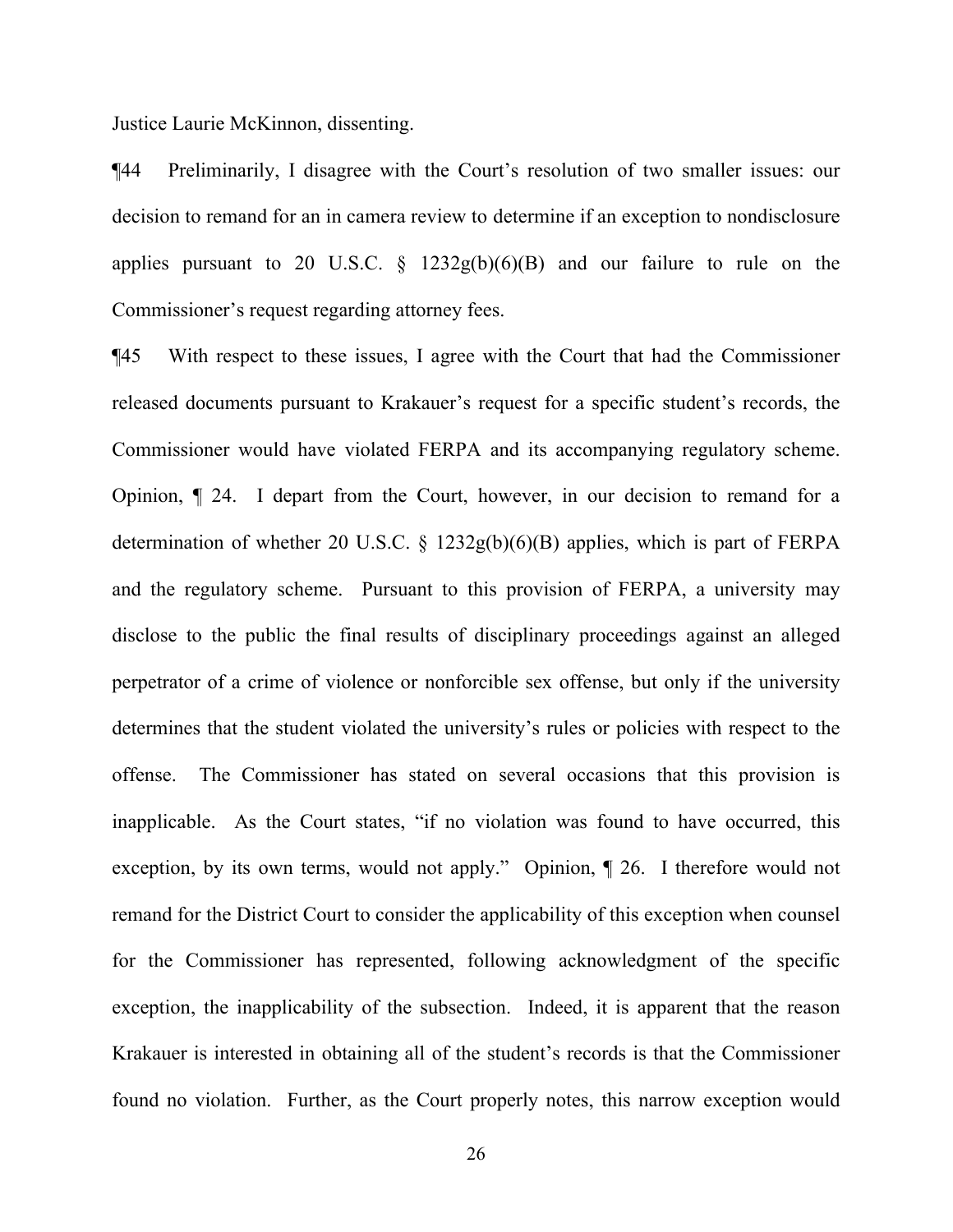only permit release of limited information related to the name of the student, the violation committed, and any sanction imposed by the institution. Opinion, ¶ 26. The record already establishes that no sanctions were imposed; the Commissioner has represented, through counsel, that the specific exception is inapplicable; and Krakauer's request identifies the student by name. It is therefore pointless to remand for an in camera review to determine whether the exception applies.

¶46 Montana law also prohibits the Commissioner from releasing the student's academic records in response to Krakauer's request. Section 20-25-515, MCA, prohibits the release of a student's records absent consent of the student or "subpoena [issued] by a court or tribunal of competent jurisdiction." At the time the Commissioner denied Krakauer's request, the student had not consented to the release of his records and a subpoena or court order had not issued. Therefore, the Commissioner correctly refused to disclose the student's academic records in response to Krakauer's request. The Court nonetheless fails to find that the Commissioner's actions in following both federal and state law within the context of a discretionary award of attorney fees pursuant to § 2-3-221, MCA, does not warrant a conclusion that Krakauer be responsible for his own fees and costs. Given the conclusion reached by the Court—that the Commissioner was required to follow FERPA and § 20-25-515, MCA—I would hold that the Commissioner is not responsible for Krakauer's fees and costs since Krakauer has pursued an exception to FERPA and Montana law. Given the context of FERPA, the federal regulatory scheme, and Montana law, it would be unreasonable to conclude that the Commissioner should be held responsible for Krakauer's fees and costs.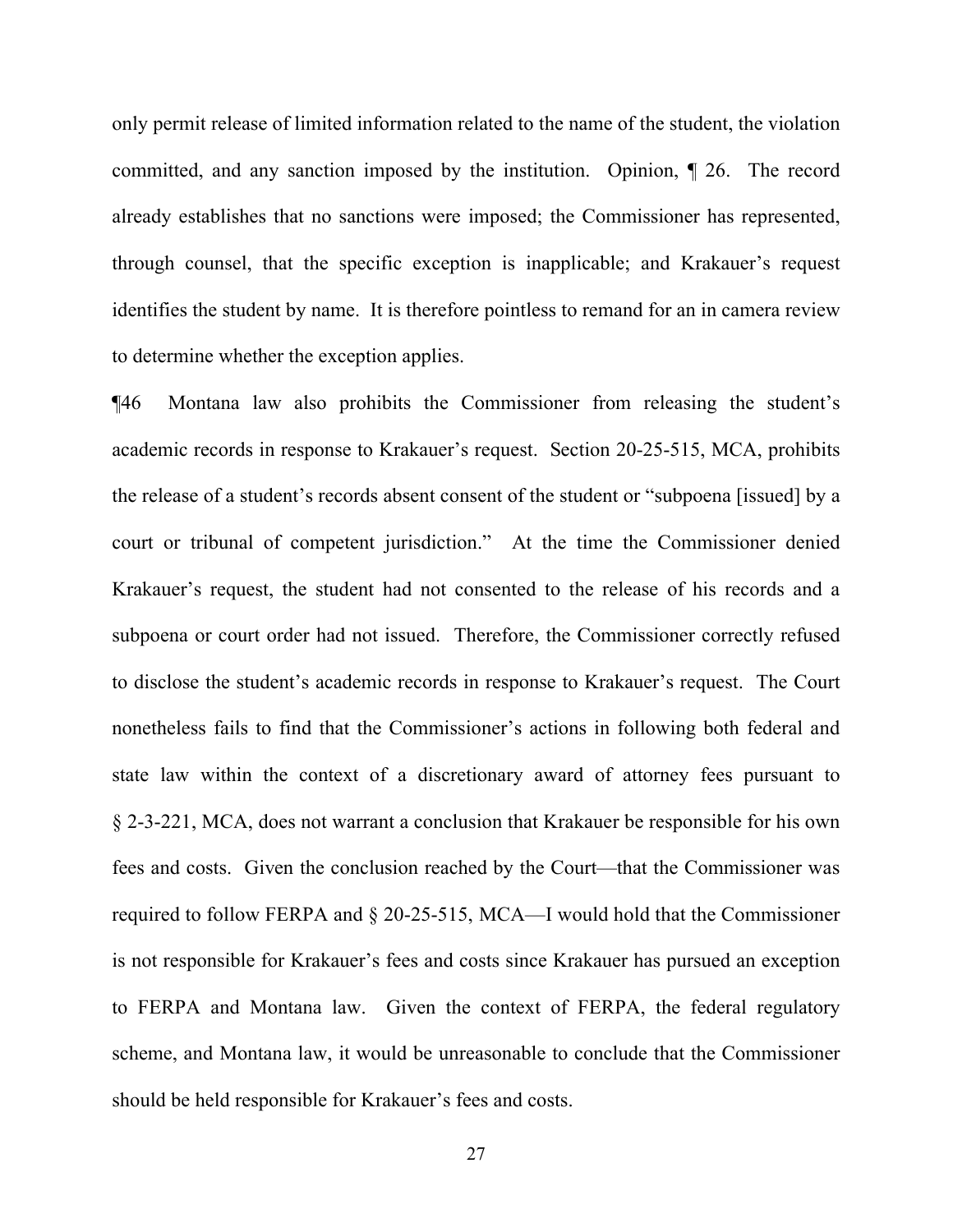¶47 A larger concern, however, is the Court's decision to remand these proceedings for an in camera review by the District Court and our abbreviated analysis of the balancing test to be employed.<sup>[1](#page-27-0)</sup> In the context of this particular case, we have left unanswered many of the questions raised by the parties which, in my opinion, were incorrectly resolved as a matter of law by the District Court. Our guidance to the District Court is essentially that, "[t]his enhanced privacy interest must be considered and factored into the constitutional balancing test on remand." Opinion, ¶ 37. In an attempt to describe "this enhanced privacy interest," we cite "phrasing" from another jurisdiction, "merely for illustrative purposes," but are unwilling to a set forth a standard, rule, or appropriate analysis regarding a statutorily protected enhanced privacy interest. In my opinion, we have failed to address the parties' arguments. If correct legal principles and analyses are applied by this Court while considering the specificity of Krakauer's request, it is not necessary to remand these proceedings to the District Court for an in camera review and balancing of privacy interests and the right to know.

¶48 When considering the disclosure of confidential information, the constitutional right to know granted by Article II, Section 9 of the Montana Constitution, must be balanced with the constitutional right of privacy granted by Article II, Section 10 of the Montana Constitution. We have stated that when balancing these competing interests, a court must perform a two-part test: (1) whether the individual has a subjective or actual expectation of privacy; and (2) whether society is willing to recognize that expectation as

<span id="page-27-0"></span><sup>&</sup>lt;sup>1</sup> Krakauer arguably foreclosed his opportunity for an in camera review of the records when he represented to the District Court and this Court that an in camera review was not necessary.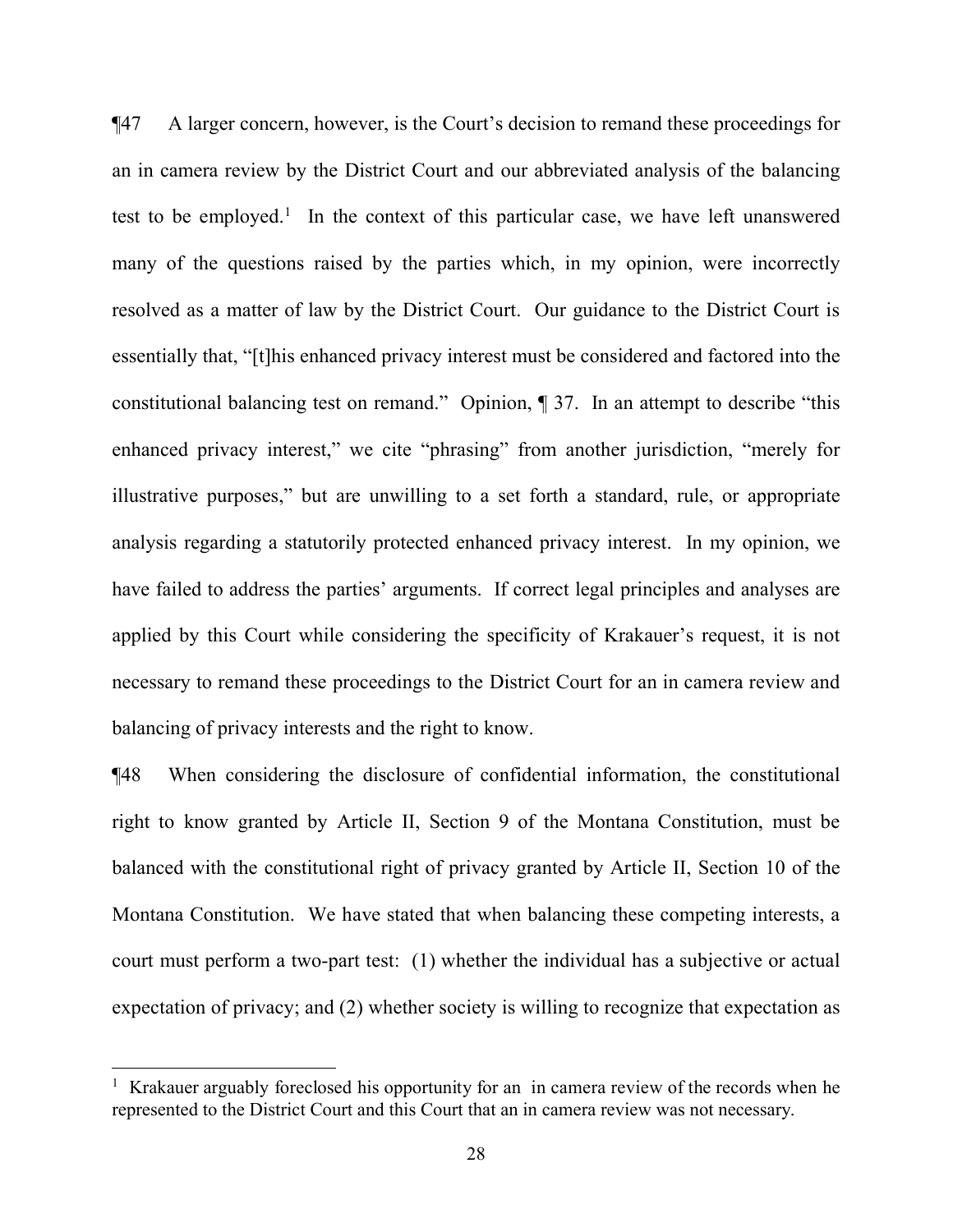reasonable. *Bozeman Daily Chronicle v. City of Bozeman Police Dep't*., 260 Mont 218, 225, 859 P.2d 435, 439 (1993). We have on many occasions determined that society is not willing to recognize as reasonable the privacy interest of individuals who hold positions of public trust when the information sought bears on that individual's ability to perform public duties. *See Great Falls Tribune v. Cascade Cnty. Sheriff*, 238 Mont. 103, 107, 775 P.2d 1267, 1269 (1989) (the public's right to know outweighed the privacy interests of three disciplined police officers in the public release of their names because police officers hold positions of "great public trust"); *Bozeman Daily Chronicle*, 260 Mont. at 227, 859 P.2d at 440–41 (investigative documents associated with allegations of sexual intercourse without consent by an off-duty police officer were proper matters for public scrutiny because "such alleged misconduct went directly to the police officer's breach of his position of public trust . . ."); *Svaldi v. Anaconda-Deer Lodge Cnty.*, 2005 MT 17, ¶ 31, 325 Mont. 365, 106 P.3d 548, (a public school teacher entrusted with the care and instruction of children held a position of public trust and therefore the public had a right to view records from an investigation into the teacher's abuse of students); and *Billings Gazette v. City of Billings*, 2013 MT 334, ¶ 49, 372 Mont. 409, 313 P.3d 129 ("an employee may have a lower expectation of privacy in misconduct related to a duty of public trust, such as responsibility for spending public money or educating children."). ¶49 These cases, referred to by the Court in the Opinion, ¶ 37, n.8, are examples of a *reduced* expectation of privacy—reduced because the privacy interest is unreasonable and therefore not one that society is willing to recognize. They are examples of how a

reduced expectation of privacy is balanced against the right of the public to know how its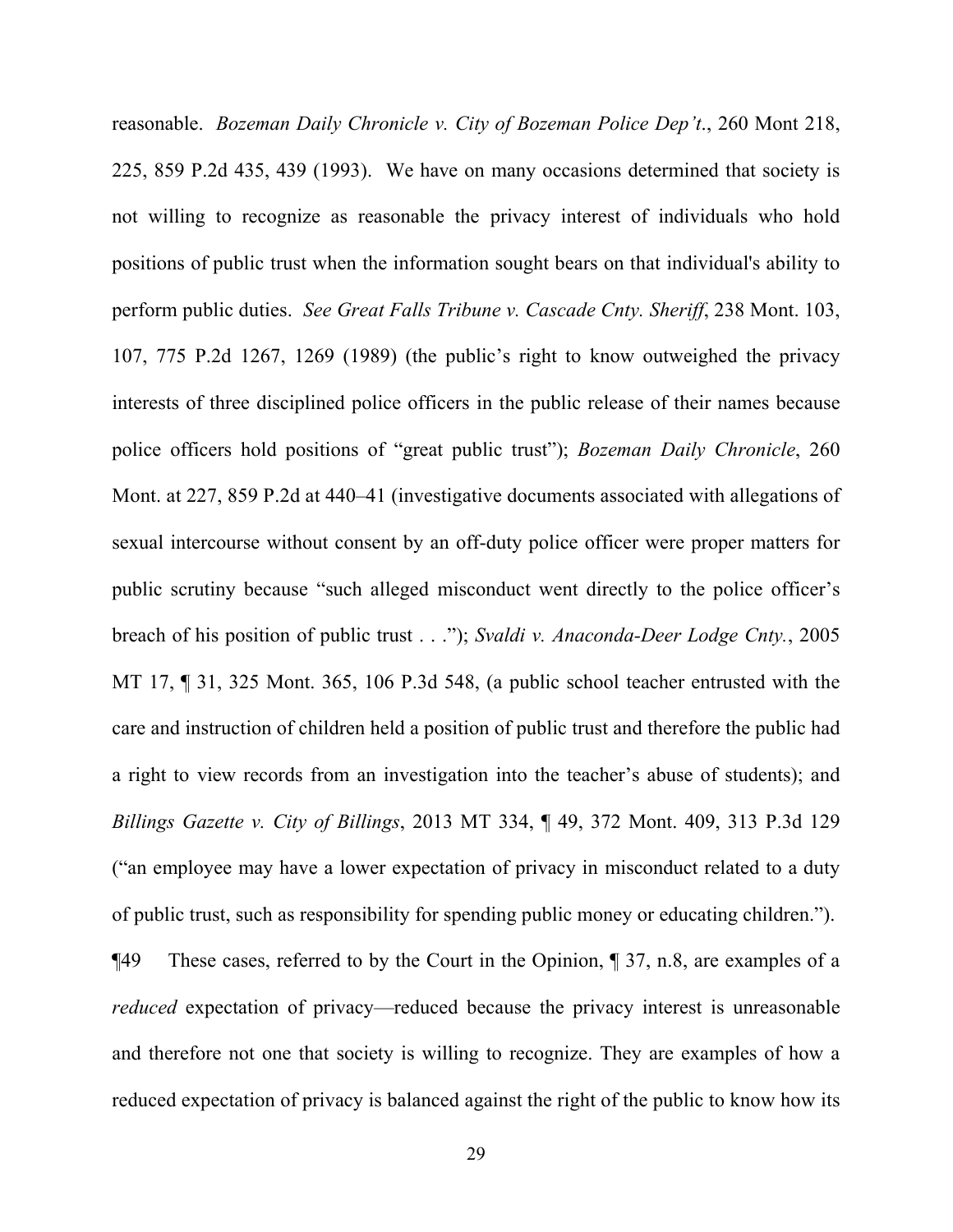public monies are spent or its public institutions are managed. Undisputedly public employees have no statutory protection for their privacy rights when the information relates to the ability of the individual to perform his public duties. *Bozeman Daily Chronicle*, 260 Mont. at 226–27, 859 P.2d at 440–41. Here, in contrast, we are applying an enhanced privacy interest, with significant protections afforded that interest by the Montana Legislature in Title 20, Chapter 25. In addition to § 20-25-515, MCA, prohibiting the release of student records unless there is consent or a lawfully issued subpoena, universities are prohibited from requiring students to waive privacy rights, § 20-25-512, MCA; students must be given written notice before university officials may enter their rooms, § 20-25-513, MCA; and academic transcripts may only contain information of an academic nature, § 20-25-516, MCA. The existence of these student privacy protections and the absence of any applicable exception establish both the actual expectation of privacy and the reasonableness of that expectation. Accordingly, when the privacy rights of the student may not be protected by redacting "personally identifiable information" the student's right of privacy in school records outweighs the public's right to know because that privacy interest has been statutorily determined to be reasonable. Once we have found an actual expectation of privacy that is reasonable, we must protect that privacy interest. *See Bozeman Daily Chronicle*, 260 Mont. at 228, 859 P.2d at 441. ("In this case . . . the victim of the alleged sexual assault and the witnesses involved in the investigation have a subjective or actual expectation of privacy which society is willing to recognize as reasonable. Accordingly, the privacy rights of the alleged victim and of the witnesses outweigh the public's right to know and must be accorded adequate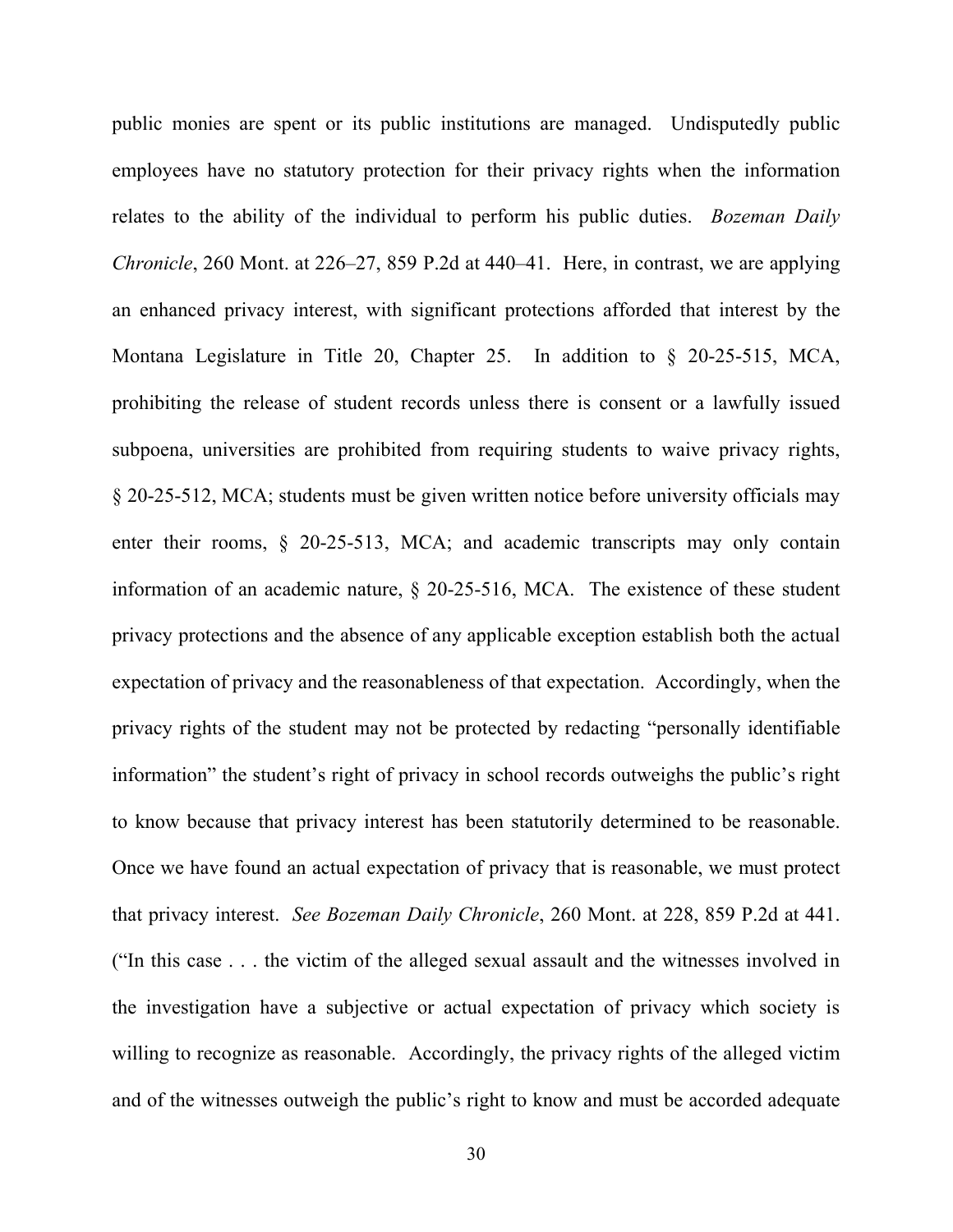protection in the release of any of the investigative documents at issue.") Thus, whenever we cannot adequately protect a recognized reasonable expectation of privacy, the records may not be disclosed. The Court has presented no authority to the contrary.

¶50 Montana law does not distinguish between types of students. The protected interest a student has in his education records is not diminished if the information is already public or if there has been publicity about an event involving the student. Information in a student disciplinary proceeding is broader than that presented in a criminal proceeding, where a defendant receives numerous constitutional and statutory protections. Student education records exist primarily to assist the university in the education of its students. The fact that information revealed through the evolution of a criminal proceeding may also be duplicated within the broader student disciplinary file is irrelevant to whether the student maintains his privacy rights in his education records. The occurrence of a criminal proceeding, which must be public, does not serve to strip a student's privacy interests from his confidential education files. The purposes and objectives underlying these separate proceedings are distinct and we should articulate as much for the trial courts. The laws protecting a student's education records are neither limited nor lessened because a student has been charged with a criminal offense or is being scrutinized by the media. This remains true even though that student may be a star quarterback for a Montana university, a redshirt freshman from a small, rural Montana town, or any other student in whom the public may have a particular interest.

¶51 In agreeing with the Court that a student's education records enjoy "the unique privacy protection [that is] legislatively cloaked around the subject records," Opinion,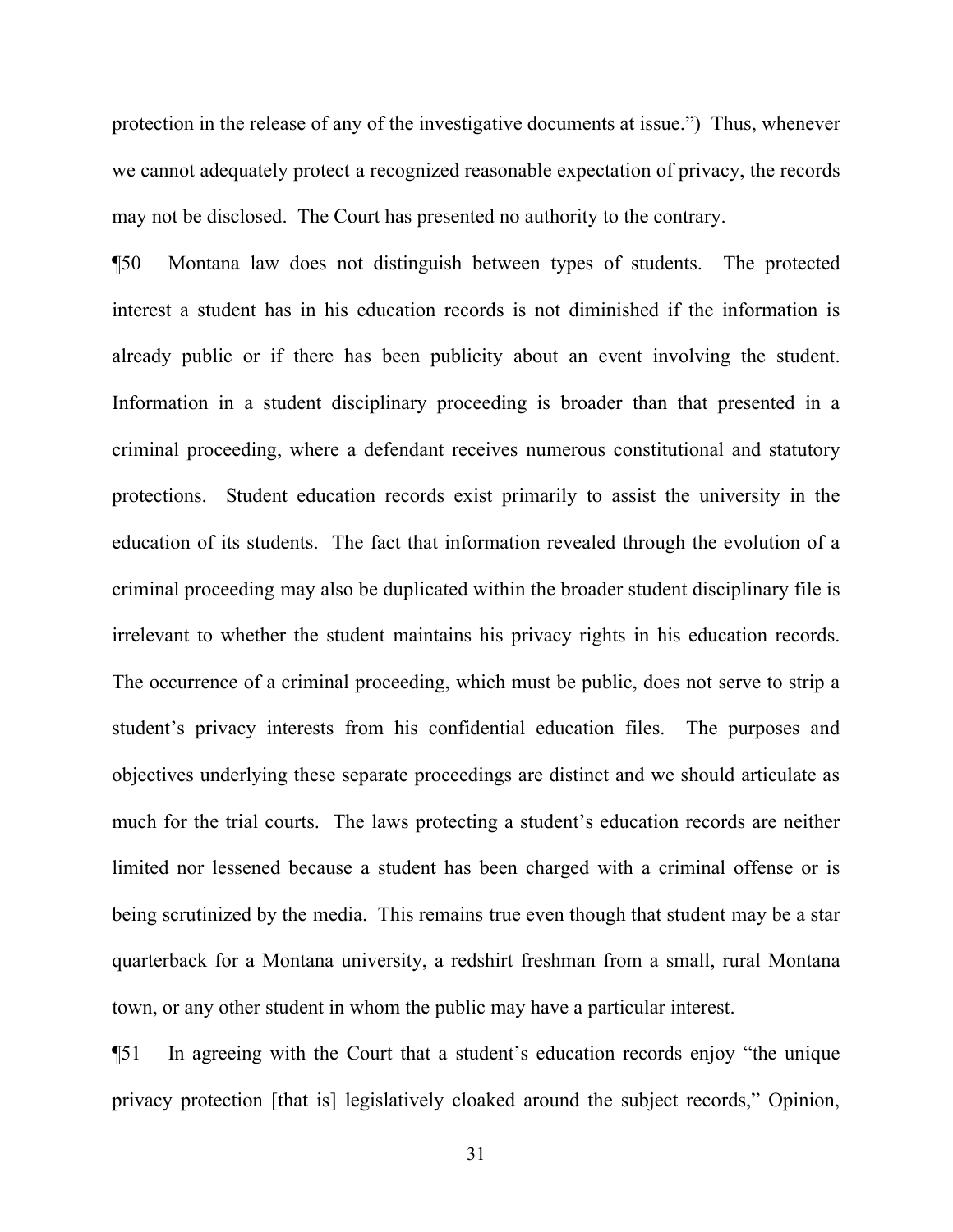¶ 37, I do not contend that a student's privacy right is absolute. Many proceedings in other jurisdictions have balanced FERPA, state statutory provisions protecting the confidentiality of student records, and countervailing interests in disclosure *See Ragusa v. Malverne Union Free Sch. Dist.*, 549 F. Supp. 2d 288, 293–94 (E.D.N.Y. 2008) (ordering the production of relevant education records in a discrimination case); *Catrone v. Miles*, 160 P.3d 1204, 1210–12 (Ariz. Ct. App. 2007) (holding that education records could be ordered to be produced in a medical malpractice case and noting "the protections afforded to educational records by statute do not prohibit, but rather permit, disclosure pursuant to court order"); *Gaumond v. Trinity Repertory Co.*, 909 A.2d 512, 518 (R.I. 2006) (holding that FERPA does not bar the production of relevant education records pursuant to court order in a personal injury case). In many of these instances, the records were relevant to litigation that did not involve the records themselves. *See Gaumond*, 909 A.2d at 518 (distinguishing prior cases where public disclosure was sought by newspapers and was not granted).

¶52 In the context of Krakauer's request for the specific student's records, the student's enhanced privacy interest would receive no protection. As the Court observes, "[o]bviously, records provided in response to a request naming a particular student will be about that student . . . ." Opinion, ¶ 38. Here, Krakauer requested a specific student's records by name, because he wanted the specific student's records. Had he been interested in the process by which the Commissioner handled complaints of sexual assault, his request would not have been specific as to the student. Krakauer's request of the Commissioner was to "inspect or obtain copies of public records that concern the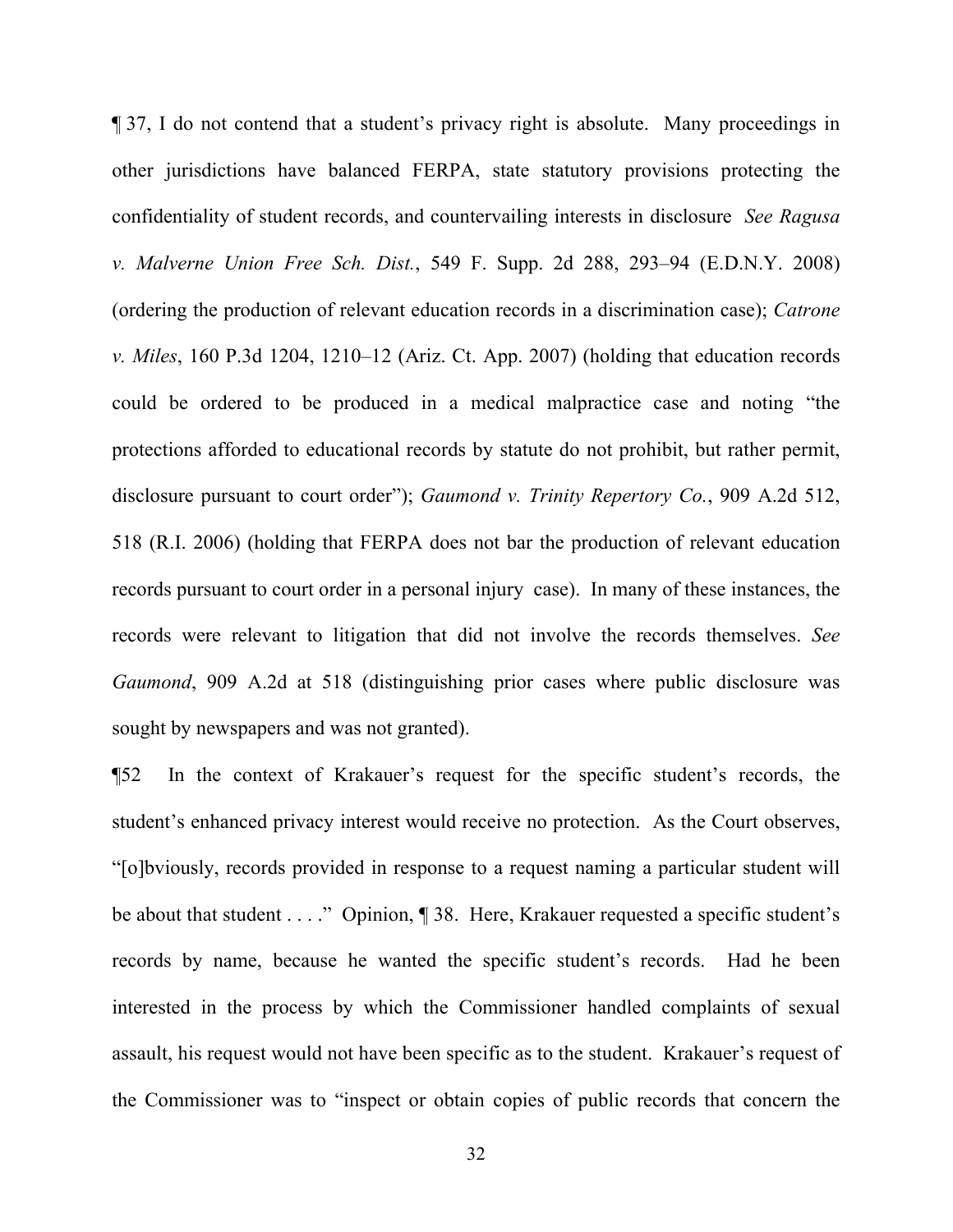actions of the Office of the Commissioner of Higher Education in July and August 2012, regarding the ruling by the University Court of the University of Montana in which student [name redacted] was found guilty of rape and expelled from the University." With the exception of 20 U.S.C. § 1232g(b)(6)(B), which the Commissioner indicated was inapplicable, state and federal privacy laws clearly prohibited the Commissioner from disclosing the records based upon the specificity of the request. Significant to the resolution of these proceedings, Krakauer did *not* make his request in a manner which would allow the student's "unique" privacy right—cloaked with legislative protection, Opinion, ¶ 37—to receive any semblance of protection through, for example, redaction of personally identifiable information. If Krakauer had wanted an understanding of how the Commissioner's office handles appeals related to the student conduct code and, in particular, sexual assaults, he could have requested all decisions resolving complaints for an appropriate specified period of time. Such an interest is substantial and appropriately protected by our constitutional and statutory provisions concerning the public's right to know. It is undisputed that the Commissioner would have responded to such a request by supplying the student education records with personally identifiable information redacted in a manner which would have also protected the student's substantial privacy interest in his education records. Thus, given the manner in which Krakauer has made his request, any "balancing" of interests that could include protection of the student's enhanced privacy interest is unobtainable. It is clear that what Krakauer sought were particular student records for the publication of his book. Although this Court has precedent for the disclosure of confidential records of a particular person, those cases exist in the context